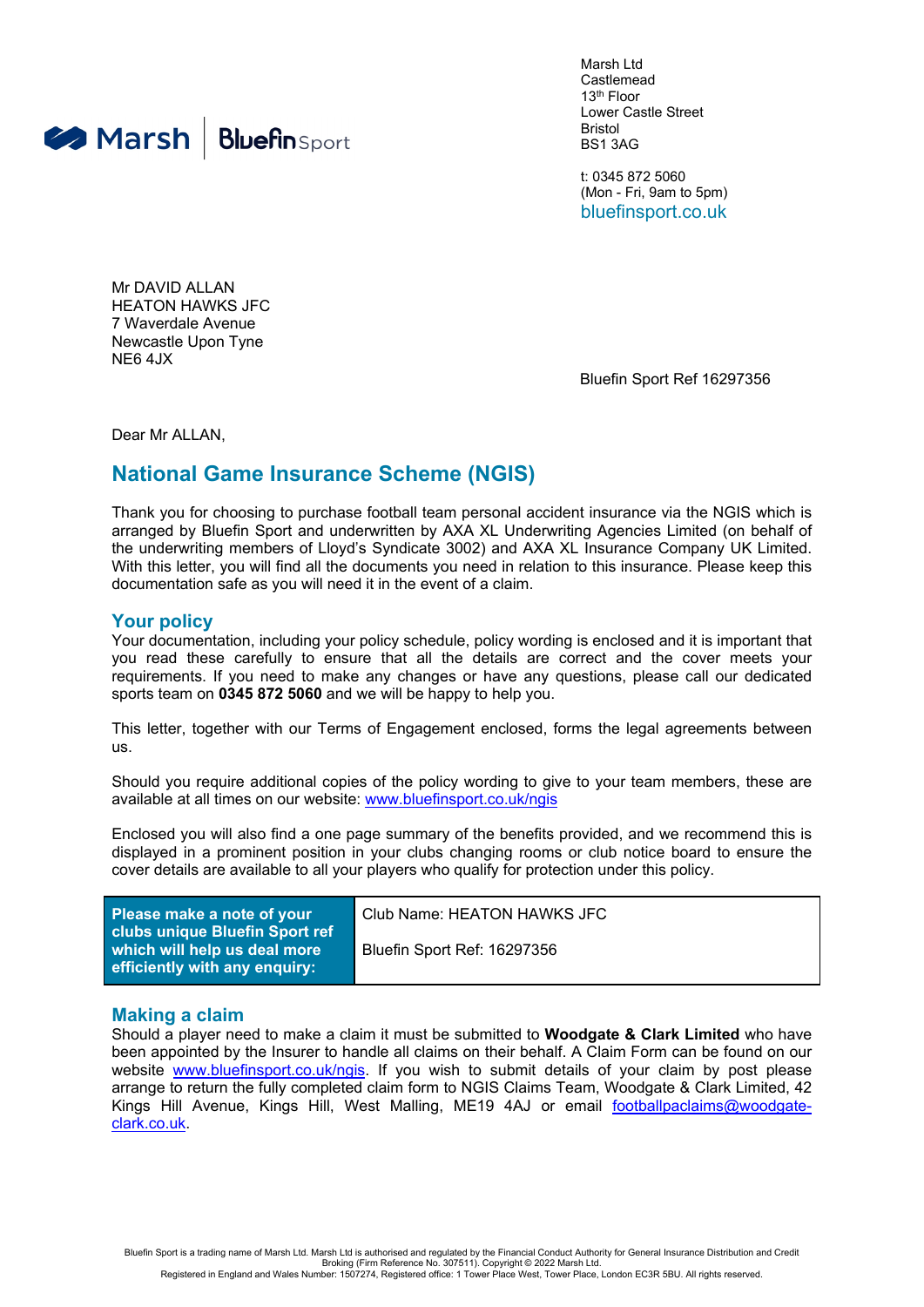It is important the club secretary signs each claim form to confirm the person making the claim is a member of the club/team insured under this policy. We recommend you keep a copy of all documentation for your own records.

By dealing with the dedicated claims team at Woodgate & Clark Ltd, we trust you will receive a prompt and efficient service. However, should you experience any problems, our sports team will be happy to help.

#### **Statement of Fact**

The Insurers do not require you to complete a proposal form for this Personal Accident insurance policy, instead they will use the statements made and information given during the application process, which may have been given on-line via our website, as the basis of the policy.

This enclosed Statement of Fact has been produced from the information you have provided, some of these facts may also have been assumed to be true, so please check the enclosed carefully. Intentionally or innocently providing incorrect, false or misleading information to Insurers could result in the policy not paying a claim or even being cancelled.

#### **Statement of demands and needs**

This personal accident insurance product is designed to meet the demands and needs of most amateur football clubs that wish to protect their members against the consequences of accidents whilst playing in, training for or travelling to a club fixture resulting in accidental; injury, death or disability. The level of cover you've chosen will dictate whether cover includes a monthly benefit in addition to the one-off lump sums.

This statement does not constitute advice or a personal recommendation for our personal accident insurance products.

#### **Our service**

It is our intention to provide you with the highest levels of service at all times, so please contact us on **0345 872 5060** if you have any concerns about your cover or if we can assist in any other way.

Please ensure you visit our website which is dedicated to grassroots football. The news section is regularly updated and valuable information is provided under the Kick the Risk section.

Yours sincerely,

**Bluefin Sport** Tel: 0345 872 5060 E: [nationalgame@bluefinsport.co.uk](mailto:nationalgame@bluefinsport.co.uk)

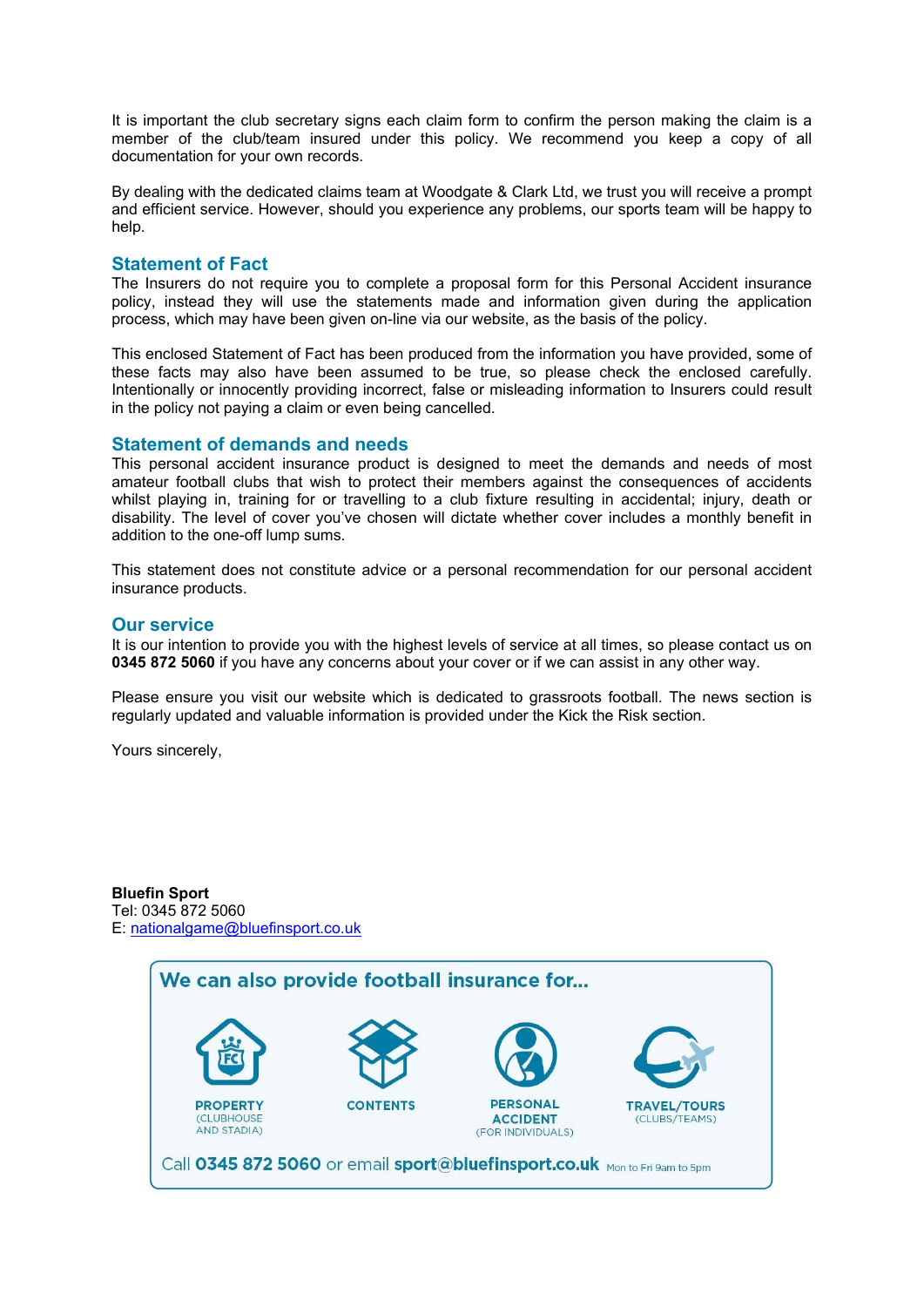

Marsh I td Castlemead 13th Floor Lower Castle Street Bristol BS1 3AG

t: 0345 872 5060 (Mon - Fri, 9am to 5pm) bluefinsport.co.uk

HEATON HAWKS JFC 7 Waverdale Avenue Newcastle Upon Tyne NE6 4JX

Bluefin Sport Ref 16297356

# **INVOICE**

| 29/05/2022<br>Date:                  | Quote ref:                                                                                                              | 508248876                        | Client ref:        | 16297356 |        |
|--------------------------------------|-------------------------------------------------------------------------------------------------------------------------|----------------------------------|--------------------|----------|--------|
| <b>Type of Policy</b>                | <b>Insurer</b>                                                                                                          | <b>Insurer Pol No.</b>           | <b>Policy Term</b> |          | £      |
| <b>Football Personal</b><br>Accident | AXA XL<br>Underwriting<br><b>Agencies Limited</b><br>(Syndicate 3002)<br>& AXA XL<br>Insurance<br>Company UK<br>Limited | SL8000599922/027320 01/07/2022 - | 30/06/2023         |          | 815.79 |
| Sub total                            |                                                                                                                         |                                  |                    |          | 815.79 |
| Admin Fee                            |                                                                                                                         |                                  |                    |          | 0.00   |
| VAT on fees                          |                                                                                                                         |                                  |                    |          | 0.00   |
| Other VAT                            |                                                                                                                         |                                  |                    |          | 0.00   |
| Taxes                                |                                                                                                                         |                                  |                    |          | 88.71  |
| <b>TOTAL</b>                         |                                                                                                                         |                                  |                    |          | 904.50 |

Payment Terms: On Invoice Date

Cheques should be made payable to **Marsh Ltd**. BACS payments can also be made to Barclays Bank PLC, sort code 20-00-00, account number 03403637. Please quote your Client ref 16297356 on the back of your cheque or within the description on your BACS payment. Credit / Debit Card Payments or Instalment Facilities may be available on request.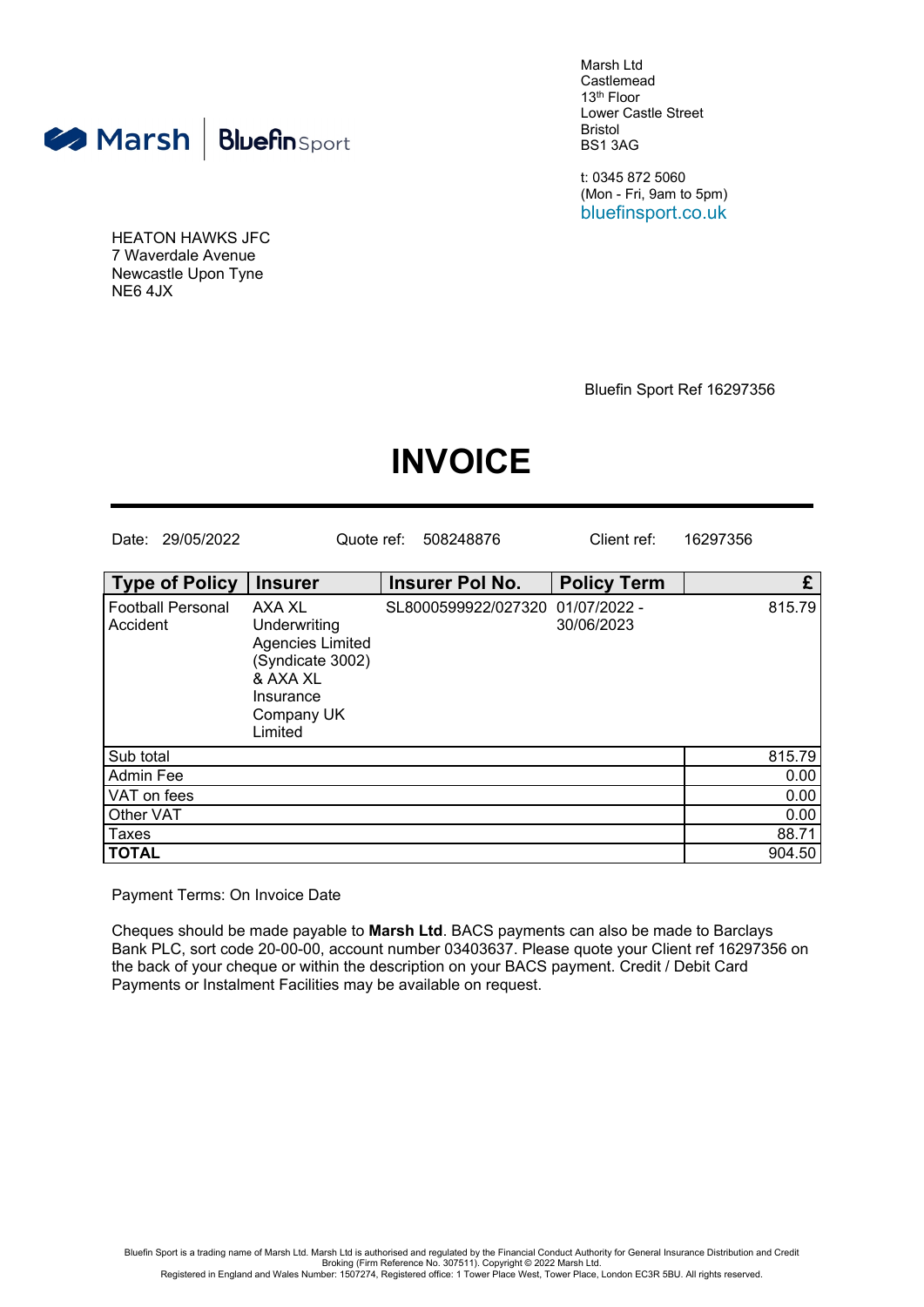

Marsh Ltd Castlemead 13th Floor Lower Castle Street Bristol BS1 3AG

t: 0345 872 5060 (Mon - Fri, 9am to 5pm) bluefinsport.co.uk

HEATON HAWKS JFC 7 Waverdale Avenue Newcastle Upon Tyne NE6 4JX

Bluefin Sport Ref 16297356

# **RECEIPT**

| Date: 29/05/2022                     | Quote ref:                                                                                                              | 508248876                        | Client ref:        | 16297356 |        |
|--------------------------------------|-------------------------------------------------------------------------------------------------------------------------|----------------------------------|--------------------|----------|--------|
| <b>Type of Policy</b>                | <b>Insurer</b>                                                                                                          | Insurer Pol No.                  | <b>Policy Term</b> |          | £      |
| <b>Football Personal</b><br>Accident | AXA XL<br>Underwriting<br><b>Agencies Limited</b><br>(Syndicate 3002)<br>& AXA XL<br>Insurance<br>Company UK<br>Limited | SL8000599922/027320 01/07/2022 - | 30/06/2023         |          | 815.79 |
| Sub total                            |                                                                                                                         |                                  |                    |          | 815.79 |
| Admin Fee                            |                                                                                                                         |                                  |                    |          | 0.00   |
| VAT on fees                          |                                                                                                                         |                                  |                    |          | 0.00   |
| Other VAT                            |                                                                                                                         |                                  |                    |          | 0.00   |
| Taxes                                |                                                                                                                         |                                  |                    |          | 88.71  |
| <b>TOTAL</b>                         |                                                                                                                         |                                  |                    |          | 904.50 |

### Bluefin Sport would like to thank you for purchasing Personal Accident Insurance through the National Game Insurance Scheme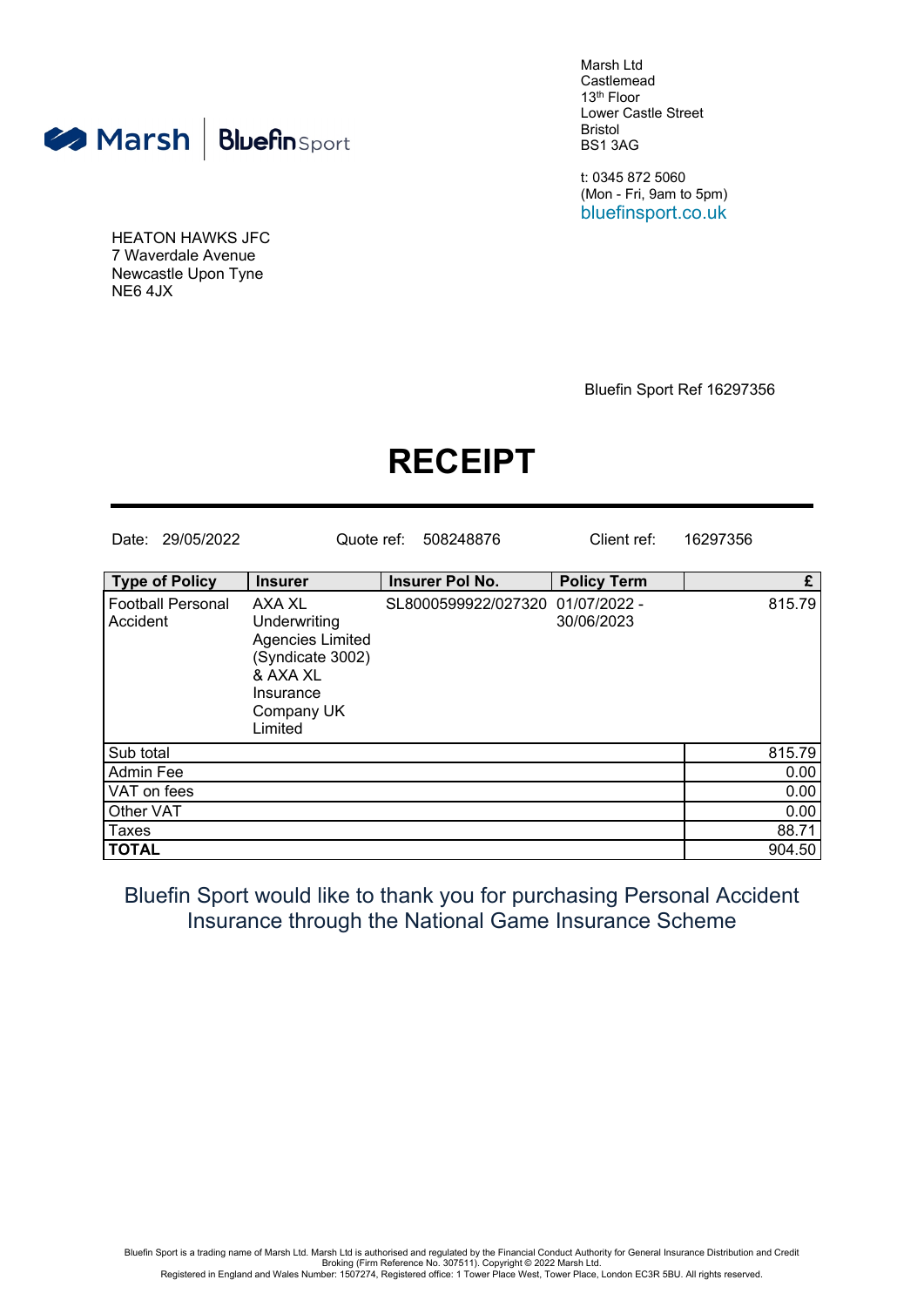

## **Your clubs policy schedule**

### **This schedule should be read in conjunction with the policy wording.**

| Policy Number:                                                                                                                                                                              | SL8000599922/027320                                                                                                                                                                                                  |  |  |  |
|---------------------------------------------------------------------------------------------------------------------------------------------------------------------------------------------|----------------------------------------------------------------------------------------------------------------------------------------------------------------------------------------------------------------------|--|--|--|
| Insurer:                                                                                                                                                                                    | AXA XL Underwriting Agencies Limited (Syndicate 3002) &<br>AXA XL Insurance Company UK Limited                                                                                                                       |  |  |  |
| <b>Bluefin Sport Ref:</b>                                                                                                                                                                   | 16297356                                                                                                                                                                                                             |  |  |  |
| Intermediary Name:                                                                                                                                                                          | <b>Bluefin Sport</b>                                                                                                                                                                                                 |  |  |  |
| Insured:                                                                                                                                                                                    | <b>HEATON HAWKS JFC</b>                                                                                                                                                                                              |  |  |  |
| Address:                                                                                                                                                                                    | 7 Waverdale Avenue<br>Newcastle Upon Tyne                                                                                                                                                                            |  |  |  |
| Postcode:                                                                                                                                                                                   | NE64JX                                                                                                                                                                                                               |  |  |  |
| <b>County Football Association:</b>                                                                                                                                                         | Northumberland                                                                                                                                                                                                       |  |  |  |
| Business description:                                                                                                                                                                       | <b>Football Club</b>                                                                                                                                                                                                 |  |  |  |
| £904.50<br><b>Total Payable</b>                                                                                                                                                             | <b>Number of Teams</b><br>Level of Cover<br>Adult 11 a side<br>Intermediate<br>1<br>Adult 5/7 a side/veteran<br>Not Insured<br>0<br>Not Insured<br><b>Adult Walking Football</b><br>0                                |  |  |  |
| *This amount is inclusive of<br>Insurance Premium Tax (IPT),<br>where applicable, and at the<br>applicable rate. Note IPT is not<br>payable on the Life Insurance<br>element of the premium | Youth Under 13 and above<br>21<br><b>Superior Gold</b><br>Youth Under 12 and below<br>15<br><b>Superior Gold</b><br>Soccer Tots (i.e. up to U-6) are automatically insured for non-<br>competitive football training |  |  |  |

| Date of issue:       | 29/05/2022                                      |
|----------------------|-------------------------------------------------|
| Period of Insurance: | 01/07/2022 to 30/06/2023 (Both dates inclusive) |
| Reason for issue:    | <b>New Business</b>                             |

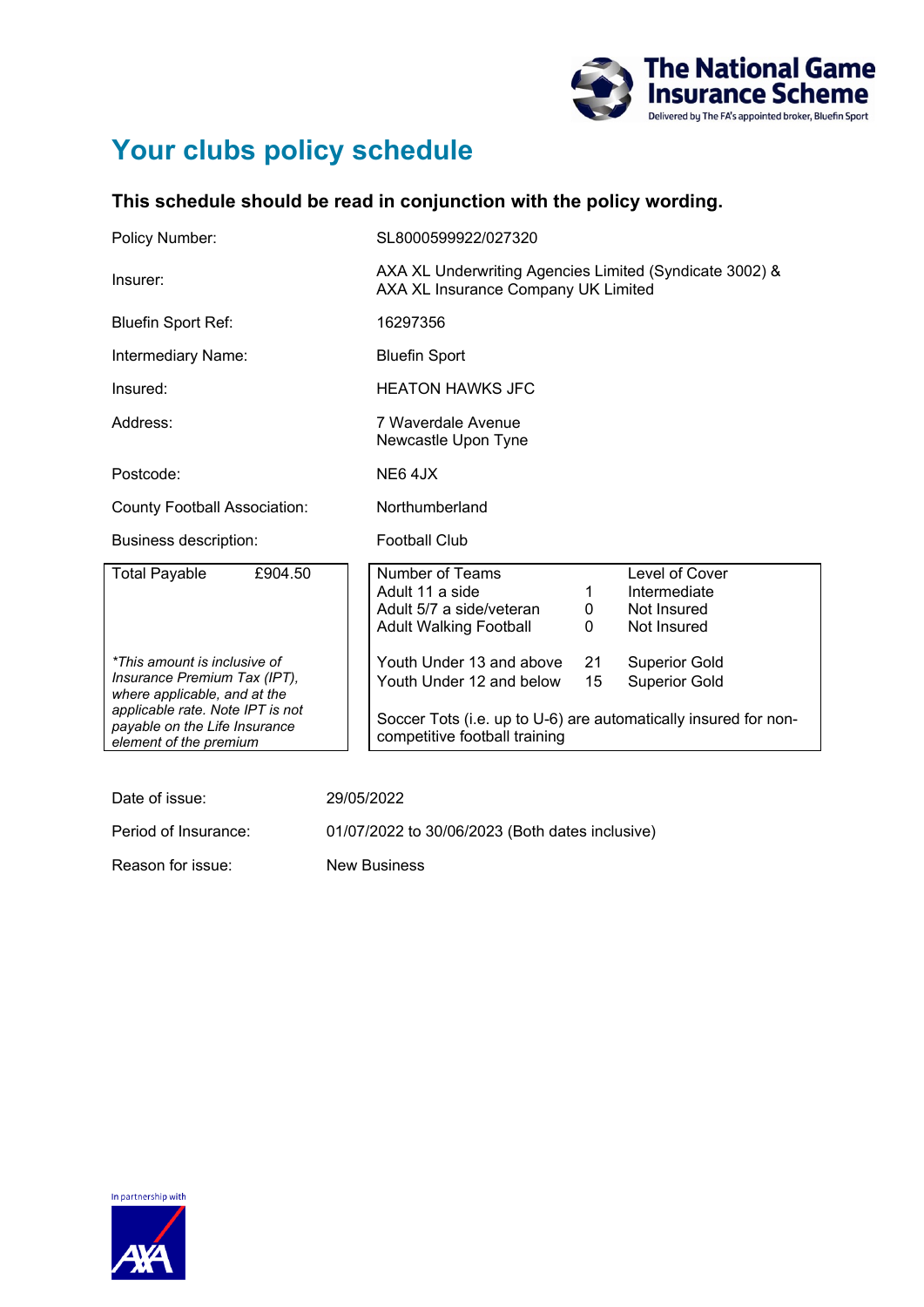

## **Personal Accident Policy Schedule**

### Adult team benefits

## **Section A – Life & Accidental Death cover**

| <b>Category</b> | <b>Definition of Insured Persons</b>                                                                                                      |
|-----------------|-------------------------------------------------------------------------------------------------------------------------------------------|
|                 | Any Person who is a registered player of the Insured                                                                                      |
|                 | Any committee member of the Insured and any person acting officially on behalf of the Insured as<br>manager, trainer or assisting referee |

| <b>Category Benefit</b> |                                                  | <b>Effective</b><br><b>Time</b> | ، Maximum Limits per Insured<br><b>Person</b> |
|-------------------------|--------------------------------------------------|---------------------------------|-----------------------------------------------|
| A & B                   | . Life Cover                                     | FT <sub>1</sub>                 | £10.000                                       |
| A & B                   | 2. Accidental Death resulting from Bodily Injury | ET <sub>2</sub>                 | £30,000                                       |
| A & B                   | 3. Funeral Expenses                              | ET <sub>2</sub>                 | £5,000                                        |

| Code            | <b>Effective Time</b>                                                                                                                                                                                                                                                                                                                                                                                                         |
|-----------------|-------------------------------------------------------------------------------------------------------------------------------------------------------------------------------------------------------------------------------------------------------------------------------------------------------------------------------------------------------------------------------------------------------------------------------|
| ET <sub>1</sub> | Whilst an Insured Person is training and/or playing in Football matches only                                                                                                                                                                                                                                                                                                                                                  |
| ET2             | Whilst an Insured Person is at any ground or premises worldwide where the Insured has agreed<br>a fixture or official club social events or attending Football training, or participating in County FA<br>educational courses, excluding Referee courses, on behalf of their club, including travelling<br>directly to and from such activities<br>(please refer to the policy wording for excluded countries and activities) |

 $*$  includes a memorial benefit of £1,000 (payable to the football club)

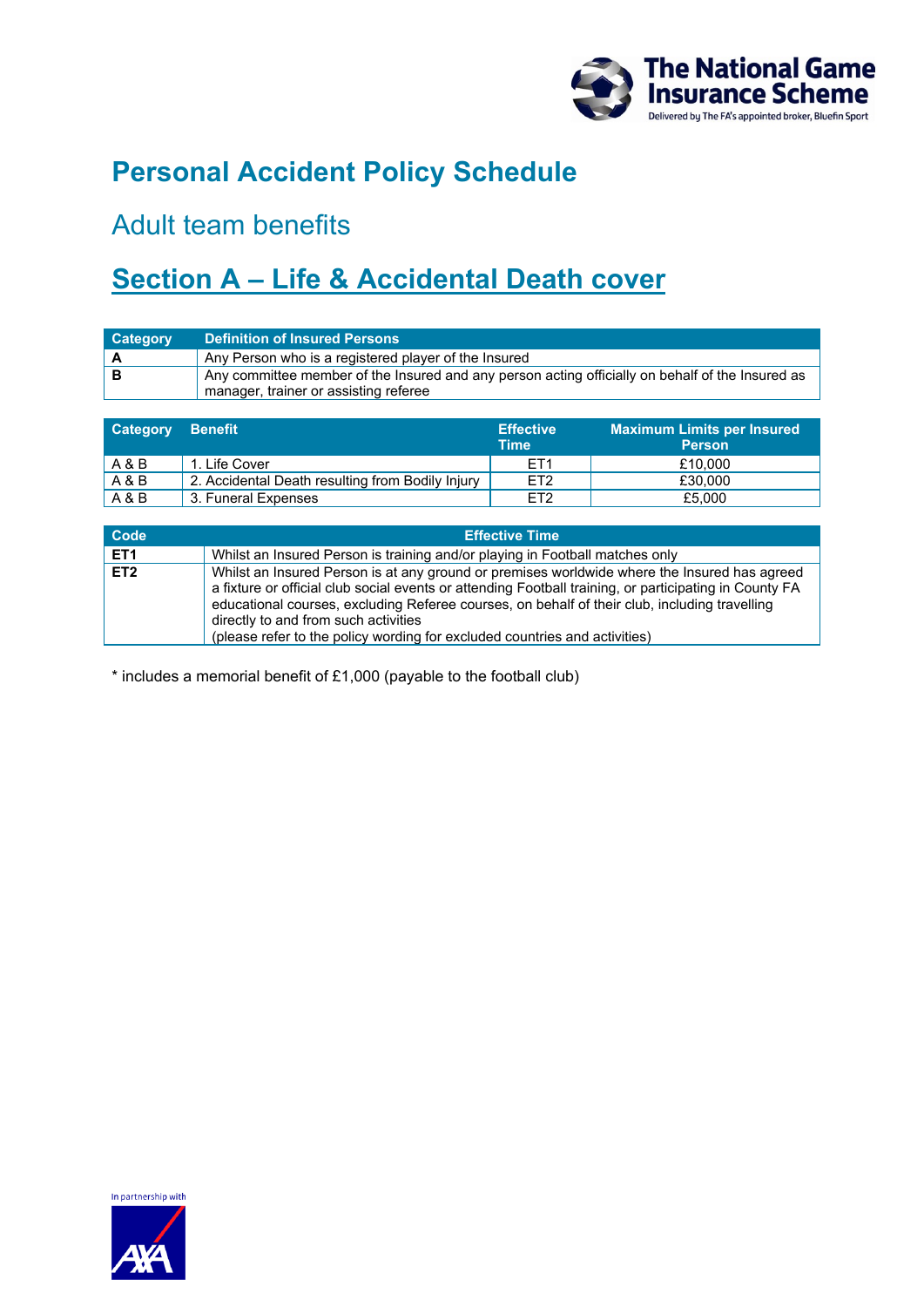

## **Section B – Injury**

| Category | <b>Definition of Insured Persons</b>                                                                                                      |
|----------|-------------------------------------------------------------------------------------------------------------------------------------------|
|          | Any Person who is a registered player of the Insured                                                                                      |
| В        | Any committee member of the Insured and any person acting officially on behalf of the Insured as<br>manager, trainer or assisting referee |
|          |                                                                                                                                           |
| Code     | Effective Time <b>\</b>                                                                                                                   |
| ___      |                                                                                                                                           |

| ET2 | Whilst an Insured Person is at any ground or premises worldwide where the Insured has agreed           |
|-----|--------------------------------------------------------------------------------------------------------|
|     | a fixture or official club social events or attending Football training, or participating in County FA |
|     | educational courses, excluding Referee courses, on behalf of their club, including travelling          |
|     | directly to and from such activities                                                                   |
|     | (please refer to the policy wording for excluded countries and activities)                             |

| <b>Category</b> | <b>Accidental Bodily Injury resulting in:</b>                                                                                                                                                                                                           | <b>Effective</b> | <b>Maximum Limits per Insured</b> |
|-----------------|---------------------------------------------------------------------------------------------------------------------------------------------------------------------------------------------------------------------------------------------------------|------------------|-----------------------------------|
|                 |                                                                                                                                                                                                                                                         | <b>Time</b>      | <b>Person</b>                     |
| A&B             | 1. Permanent Total Disablement                                                                                                                                                                                                                          | ET <sub>2</sub>  | Up to £50,000                     |
| A&B             | 2. Loss of Limbs                                                                                                                                                                                                                                        | ET <sub>2</sub>  | £30,000                           |
| A&B             | 3. Loss of Sight                                                                                                                                                                                                                                        | ET2              | £30,000                           |
| A&B             | 4. Loss of Speech                                                                                                                                                                                                                                       | ET <sub>2</sub>  | £30,000                           |
| A&B             | 5. a) Loss of Hearing (both ears)                                                                                                                                                                                                                       | ET <sub>2</sub>  | £30,000                           |
| A&B             | 5. b) Loss of Hearing (one ear)                                                                                                                                                                                                                         | ET <sub>2</sub>  | £7.500                            |
| A&B             | 6. Loss of Internal Organs                                                                                                                                                                                                                              | ET <sub>2</sub>  | £30,000                           |
| A & B           | 7. Tetraplegia / Quadriplegia                                                                                                                                                                                                                           | ET2              | £100,000                          |
| A&B             | 8. Triplegia / Paraplegia / Hemiplegia                                                                                                                                                                                                                  | ET <sub>2</sub>  | £50,000                           |
| A&B             | 9. Concussion (Long Term)                                                                                                                                                                                                                               | ET <sub>2</sub>  | Not Insured                       |
| A&B             | 10. Concussion (Moderate & Severe)                                                                                                                                                                                                                      | ET <sub>2</sub>  | N/A                               |
| A&B             | 11. Miscarriage                                                                                                                                                                                                                                         | ET <sub>2</sub>  | £500                              |
| A & B           | 12.a) Temporary Total Disablement<br>b) Home Help Benefit -Includes being a full<br>time<br>housewife or househusband as an<br>occupation<br>Maximum monthly benefit for each insured<br>person<br>Benefit Period: 24 months<br>Waiting Period: 14 days | ET <sub>2</sub>  | Not Insured                       |
| A & B           | c) Students not in gainful employment<br>14 day waiting period<br>2 month max. benefit period                                                                                                                                                           | ET <sub>2</sub>  | Not Insured                       |
| A & B           | d) Student Tutorial Benefit<br>Benefit Period: 6 months<br>Waiting Period: 7 days                                                                                                                                                                       | ET <sub>2</sub>  | Not Insured                       |
| A & B           | 13. Childcare Expenses<br>Benefit Period: 2 months<br>Waiting Period: 14 days                                                                                                                                                                           | ET <sub>2</sub>  | Not Insured                       |
| A & B           | 14. Chauffeur Expenses<br>Benefit Period: 2 months<br>Waiting Period: 14 days                                                                                                                                                                           | ET2              | Not Insured                       |

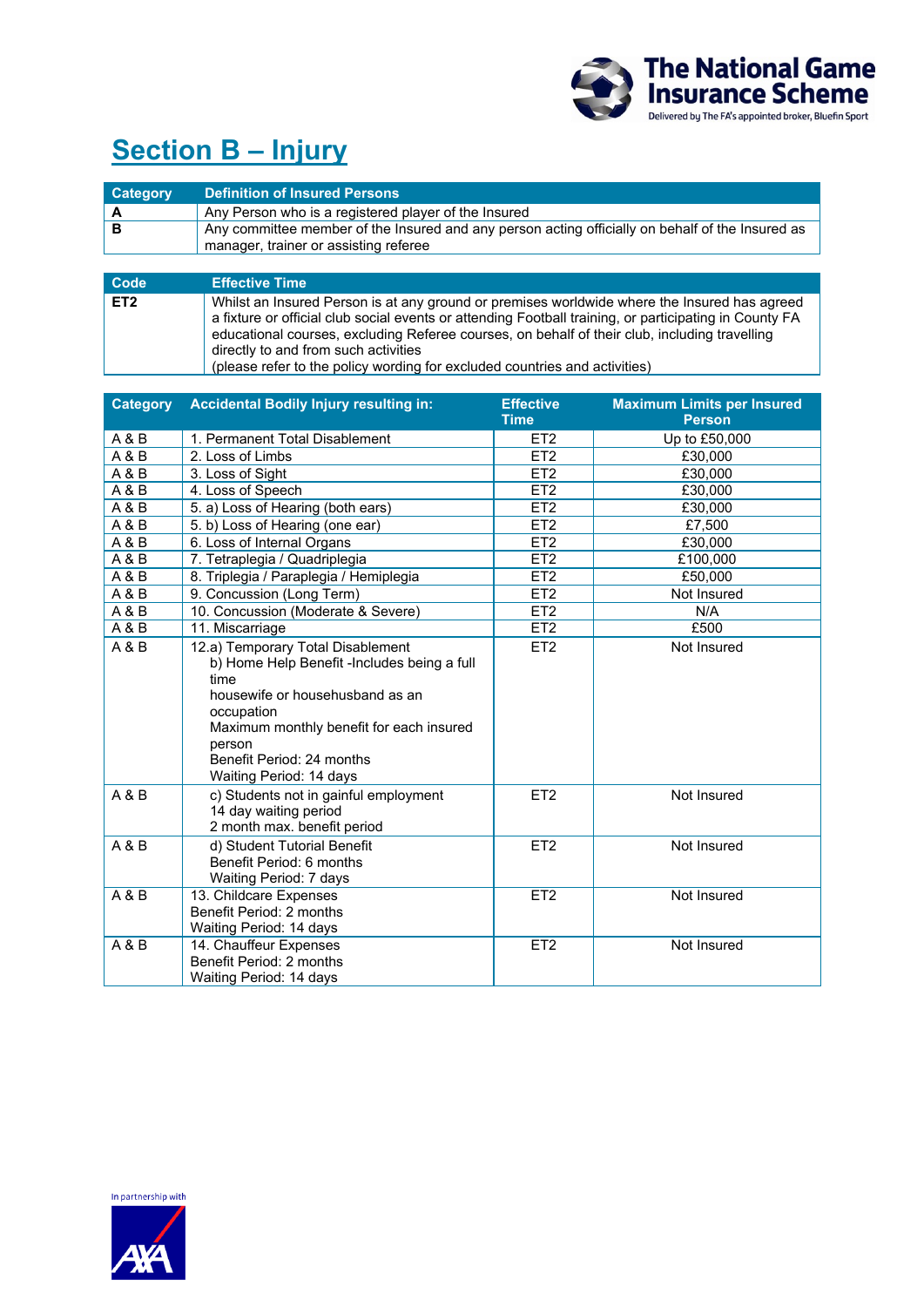

| <b>Extensions of Cover</b> |                                                                                                                         |                                 |                                                    |  |  |  |
|----------------------------|-------------------------------------------------------------------------------------------------------------------------|---------------------------------|----------------------------------------------------|--|--|--|
| <b>Category</b>            | <b>Accidental Bodily Injury resulting in:</b>                                                                           | <b>Effective</b><br><b>Time</b> | <b>Maximum Limits per Insured</b><br><b>Person</b> |  |  |  |
| A & B                      | Broken Bones - Legs, Collar, Arms, Cheek,<br>Jaw, Skull, Hip and/or Foot                                                | ET <sub>2</sub>                 | £250                                               |  |  |  |
| A&B                        | Primary Dislocation benefit - Kneecap,<br>Shoulder, Elbow or Hip                                                        | ET <sub>2</sub>                 | £250                                               |  |  |  |
| A&B                        | Snapped/Ruptured Achilles Tendon or Cruciate<br>Ligament (requiring surgery)                                            | ET <sub>2</sub>                 | £250                                               |  |  |  |
| A&B                        | <b>Emergency Dental Pain Relief Expenses</b>                                                                            | ET <sub>2</sub>                 | £100                                               |  |  |  |
| A & B                      | <b>Emergency Medical Expenses</b>                                                                                       | ET <sub>2</sub>                 | Not Insured                                        |  |  |  |
| A&B                        | Rehabilitation and Retraining                                                                                           | ET <sub>2</sub>                 | Not Insured                                        |  |  |  |
| A&B                        | Home/Car Adaptation                                                                                                     | ET <sub>2</sub>                 | Not Insured                                        |  |  |  |
| A&B                        | Extra Travelling Expenses - Benefit Period: 1<br>month                                                                  | ET <sub>2</sub>                 | Not Insured                                        |  |  |  |
| A&B                        | Coma - Maximum benefit Period 365 days                                                                                  | ET <sub>2</sub>                 | Not Insured                                        |  |  |  |
| A & B                      | Hospitalisation Benefits - Maximum benefit<br>Period 4 weeks                                                            | ET <sub>2</sub>                 | £25 per day                                        |  |  |  |
| A & B                      | <b>Examination Re-sit Benefit</b>                                                                                       | ET <sub>2</sub>                 | Not Insured                                        |  |  |  |
| A & B                      | Dental Injury                                                                                                           | ET <sub>2</sub>                 | Not Insured                                        |  |  |  |
| A & B                      | Physiotherapy Cover                                                                                                     | ET <sub>2</sub>                 | Not Insured                                        |  |  |  |
| A&B                        | Facial & Bodily Scarring                                                                                                | E <sub>T2</sub>                 | Not Insured                                        |  |  |  |
| A&B                        | <b>Medical Certification Expenses</b>                                                                                   | ET <sub>2</sub>                 | Not Insured                                        |  |  |  |
| A & B                      | Loss of or Damage to Football Kit or Football<br>Boots (following bodily injury sustained during<br>the Effective Time) | ET <sub>2</sub>                 | Not Insured                                        |  |  |  |

| Services                | <b>Available</b> |
|-------------------------|------------------|
| Helpline – Counselling  | Not Insured      |
| Helpline - Legal Advice | Not Insured      |

**Aggregate Limit**

**Per Event Overall:** 

(This is the maximum amount that the insurer will pay per Event in total under this and any other policies issued by the Insurer to the Insured)

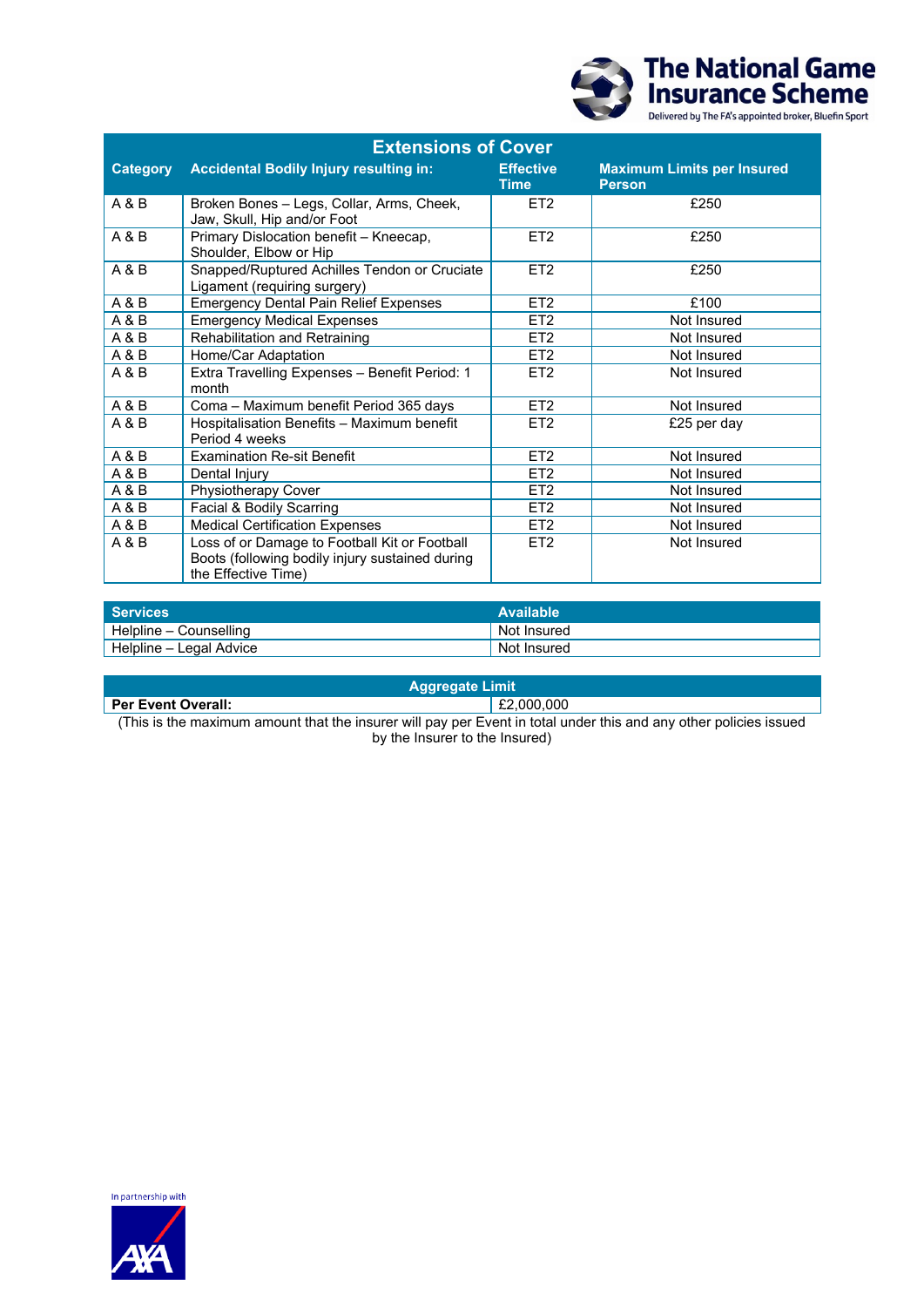

|                                                                                                                    |                                                                                                                                                                                                                                                                                                                |                                                                                                                  | <b>Endorsements</b>                                                                                            |                                                                                                                  |                                                                           |                                                                         |                                                                           |  |
|--------------------------------------------------------------------------------------------------------------------|----------------------------------------------------------------------------------------------------------------------------------------------------------------------------------------------------------------------------------------------------------------------------------------------------------------|------------------------------------------------------------------------------------------------------------------|----------------------------------------------------------------------------------------------------------------|------------------------------------------------------------------------------------------------------------------|---------------------------------------------------------------------------|-------------------------------------------------------------------------|---------------------------------------------------------------------------|--|
| 1                                                                                                                  | <b>Endorsement 1 - Permanent Partial Disablement</b>                                                                                                                                                                                                                                                           |                                                                                                                  |                                                                                                                |                                                                                                                  |                                                                           |                                                                         |                                                                           |  |
|                                                                                                                    | Compensation under Section B benefit 1 Permanent Total Disablement as shown in the Schedule is extended to<br>include the following benefit - subject to a maximum total of 100% in the aggregate.                                                                                                             |                                                                                                                  |                                                                                                                |                                                                                                                  |                                                                           |                                                                         |                                                                           |  |
|                                                                                                                    | 1. Total loss of use of:<br>a. back or spine (excluding cervical) without cord involvement 40%<br>b. neck or cervical spine without cord involvement 30%<br>c. shoulder, elbow or wrist 25%<br>d. hip, knee or ankle 20%                                                                                       |                                                                                                                  |                                                                                                                |                                                                                                                  |                                                                           |                                                                         |                                                                           |  |
|                                                                                                                    | 2. Loss of or total loss of use of:<br>a. foot below the level of the ankle(talofibular joint) 50%<br>$b.$ thumb $20\%$<br>c. one forefinger or big toe 15%<br>d. any other finger 10%<br>e. any other toe 4%                                                                                                  |                                                                                                                  |                                                                                                                |                                                                                                                  |                                                                           |                                                                         |                                                                           |  |
|                                                                                                                    | 3. Benefit for any Permanent Disabling Injury not noted above will be calculated on a medical assessment by the<br>insurer of the degree of disability relative to this scale without reference to the Insured Person's occupation.                                                                            |                                                                                                                  |                                                                                                                |                                                                                                                  |                                                                           |                                                                         |                                                                           |  |
|                                                                                                                    | Provided that:<br>a. The total benefit payable shall not exceed 100% of the amount shown in the table of sums insured for each Insured<br>Person in respect of any one Accident.<br>b. If benefit is payable for Loss of or Loss of use of a Limb then benefits for parts of that limb cannot also be claimed. |                                                                                                                  |                                                                                                                |                                                                                                                  |                                                                           |                                                                         |                                                                           |  |
| $\overline{2}$                                                                                                     | Endorsement 2 - Age limit extension                                                                                                                                                                                                                                                                            |                                                                                                                  |                                                                                                                |                                                                                                                  |                                                                           |                                                                         |                                                                           |  |
|                                                                                                                    | It is noted and agreed that if an Insured Person is over the age of 55 years, the Policy Age Limit for SECTION A<br>benefit 2 Accidental Death and SECTION B Injury benefits 1-8 is deleted, and the following benefits and age limits will<br>apply:                                                          |                                                                                                                  |                                                                                                                |                                                                                                                  |                                                                           |                                                                         |                                                                           |  |
|                                                                                                                    | <b>Benefits</b>                                                                                                                                                                                                                                                                                                | Basic<br>Limits:<br>For<br>persons<br>older<br>than 55<br>years of<br>age but<br>less than<br>75 years<br>of age | Intermediate<br>Limits:<br>For persons<br>older than 55<br>years of age<br>but less than<br>75 years of<br>age | Superior<br>Limits:<br>For<br>persons<br>older than<br>55 years<br>of age but<br>less than<br>75 years<br>of age | Basic<br>Limits:<br>For<br>persons<br>older<br>than 75<br>years of<br>age | Intermediate<br>Limits:<br>For persons<br>older than 75<br>years of age | Superior<br>Limits:<br>For<br>persons<br>older than<br>75 years<br>of age |  |
|                                                                                                                    | Persons covered                                                                                                                                                                                                                                                                                                | Category<br>Α                                                                                                    | Category A                                                                                                     | Category<br>Α                                                                                                    | Category<br>B only                                                        | Category B<br>only                                                      | Category<br><b>B</b> only                                                 |  |
|                                                                                                                    | Section A: Benefit 2<br><b>Accidental Death</b><br>resulting from Bodily<br>Injury                                                                                                                                                                                                                             | £15,000                                                                                                          | £15,000                                                                                                        | £15,000                                                                                                          | £3,000                                                                    | £3,000                                                                  | £3,000                                                                    |  |
|                                                                                                                    | Section A: Benefit 3<br><b>Funeral Expenses</b>                                                                                                                                                                                                                                                                | £5,000                                                                                                           | £5,000                                                                                                         | £5,000                                                                                                           | £5,000                                                                    | £5,000                                                                  | £5,000                                                                    |  |
|                                                                                                                    | Section B: Benefit 1*                                                                                                                                                                                                                                                                                          | $E25,000*$                                                                                                       | £25,000*                                                                                                       | £30,000*                                                                                                         | <b>NIL</b>                                                                | <b>NIL</b>                                                              | <b>NIL</b>                                                                |  |
|                                                                                                                    | Section B:<br>Benefits 2-8 - other than<br>5b                                                                                                                                                                                                                                                                  | £15,000                                                                                                          | £15,000                                                                                                        | £17,500                                                                                                          | £3,000                                                                    | £3,000                                                                  | £3.000                                                                    |  |
|                                                                                                                    | Benefit 5b                                                                                                                                                                                                                                                                                                     | £3,750                                                                                                           | £3,750                                                                                                         | £4,375                                                                                                           | £625                                                                      | £625                                                                    | £625                                                                      |  |
|                                                                                                                    | Benefit 11<br>Home/Car Adaptation                                                                                                                                                                                                                                                                              | N/A<br>N/A                                                                                                       | N/A<br>N/A                                                                                                     | N/A<br>£5,000                                                                                                    | N/A<br>N/A                                                                | Nil<br>N/A                                                              | Nil<br>£1,000                                                             |  |
| <b>Broken</b>                                                                                                      |                                                                                                                                                                                                                                                                                                                |                                                                                                                  |                                                                                                                |                                                                                                                  |                                                                           |                                                                         |                                                                           |  |
| Bones/Dislocation/<br>N/A<br>£75<br>N/A<br><b>NIL</b><br><b>NIL</b><br>£75<br>Snapped Achilles or CL<br>Concussion |                                                                                                                                                                                                                                                                                                                |                                                                                                                  |                                                                                                                |                                                                                                                  |                                                                           |                                                                         |                                                                           |  |
|                                                                                                                    | Moderate or Severe                                                                                                                                                                                                                                                                                             | N/A                                                                                                              | N/A                                                                                                            | N/A                                                                                                              | N/A                                                                       | N/A                                                                     | N/A                                                                       |  |
|                                                                                                                    | Long Term                                                                                                                                                                                                                                                                                                      | N/A                                                                                                              | N/A                                                                                                            | N/A                                                                                                              | N/A                                                                       | N/A                                                                     | N/A                                                                       |  |
|                                                                                                                    | <b>Emergency Medical</b><br>Expenses                                                                                                                                                                                                                                                                           | N/A                                                                                                              | N/A                                                                                                            | £250                                                                                                             | N/A                                                                       | N/A                                                                     | £50                                                                       |  |
|                                                                                                                    | Rehabilitation and<br>retraining expenses                                                                                                                                                                                                                                                                      | N/A                                                                                                              | N/A                                                                                                            | £1,250                                                                                                           | N/A                                                                       | N/A                                                                     | £250                                                                      |  |
|                                                                                                                    | Hospitalisation benefits                                                                                                                                                                                                                                                                                       | N/A                                                                                                              | £12.50 per                                                                                                     | £12.50 per                                                                                                       | N/A                                                                       | £12.50 per                                                              | £12.50 per                                                                |  |

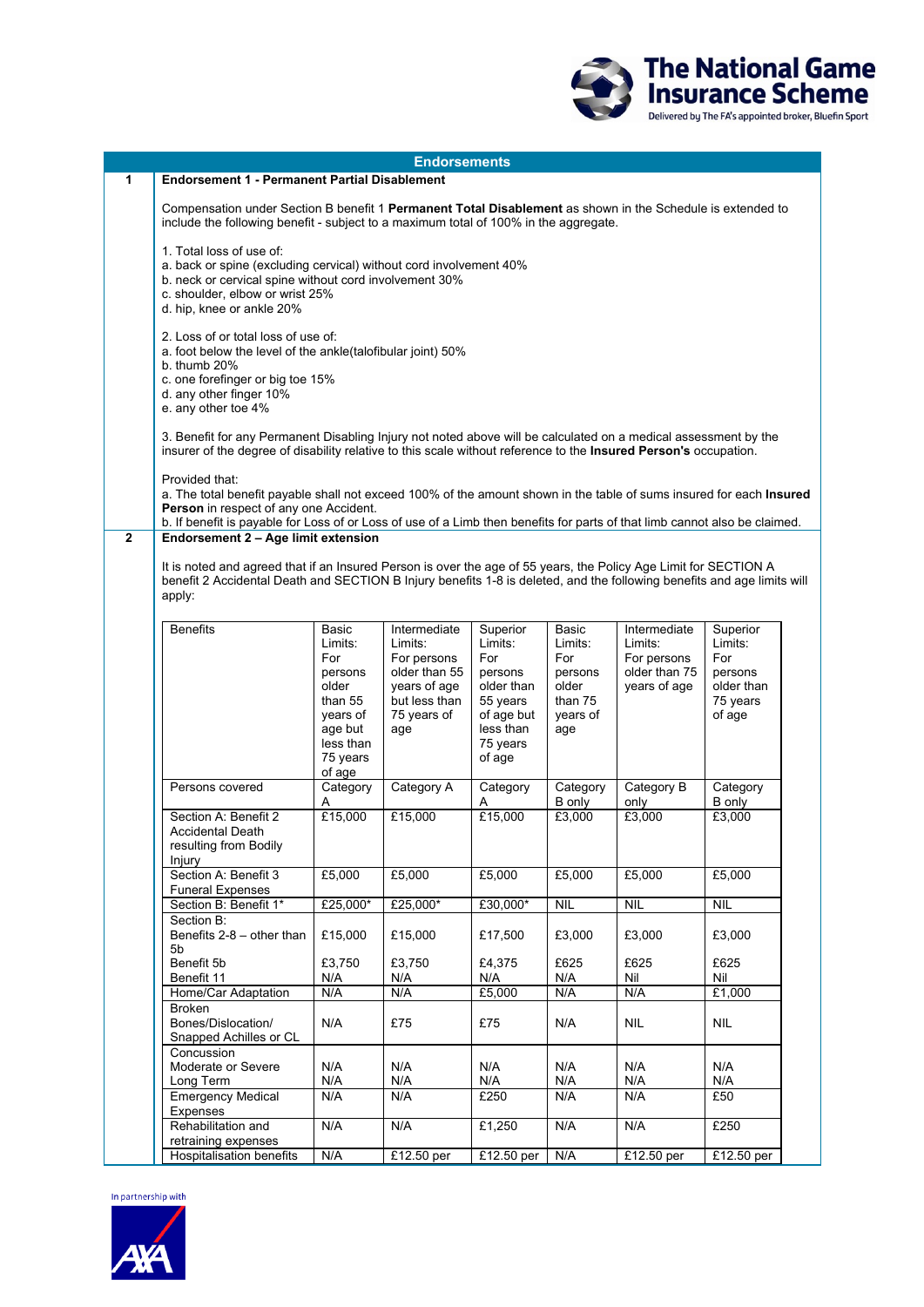

|                              |     | day (max 4 | day (max    |     | day (max 4 | day (max   |
|------------------------------|-----|------------|-------------|-----|------------|------------|
|                              |     | weeks)     | 4 weeks)    |     | weeks)     | 4 weeks)   |
| Coma benefit                 | N/A | N/A        | £12.50 per  | N/A | N/A        | £12.50 per |
|                              |     |            | day (max    |     |            | day (max   |
|                              |     |            | 365 days)   |     |            | 365 days)  |
| <b>Travel Expenses</b>       | N/A | N/A        | $£50$ (max  | N/A | N/A        | $£50$ (max |
|                              |     |            | 1 month)    |     |            | 1 month)   |
| Helpline - Counselling       | N/A | N/A        | <b>YES</b>  | N/A | N/A        | <b>YES</b> |
| Helpline - Legal Advice      | N/A | N/A        | <b>YES</b>  | N/A | N/A        | <b>YES</b> |
| Facial & Bodily Scarring     | N/A | N/A        | N/A         | N/A | N/A        | N/A        |
| <b>Student Tutorial</b>      | N/A | N/A        | N/A         | N/A | N/A        | N/A        |
| <b>Examination Re-sit</b>    | N/A | N/A        | N/A         | N/A | N/A        | N/A        |
| Benefit                      |     |            |             |     |            |            |
| <b>Medical Certification</b> | N/A | N/A        | Up to $£50$ | N/A | N/A        | Up to £50  |
| <b>Expenses</b>              |     |            |             |     |            |            |
| Loss of or Damage to         | N/A | N/A        | Up to       | N/A | N/A        | N/A        |
| Football Kit or Football     |     |            | £100        |     |            |            |
| <b>Boots</b>                 |     |            |             |     |            |            |

\*The Permanent Total Disablement benefit (Section B, benefit 1) is only applicable if the Insured Person is in full-time employment at the time of sustaining Bodily Injury and for the purposes of this endorsement the definition of Permanent Total Disablement contained within the wording is deleted and replaced with as follows:

#### **Permanent Total Disablement**

means disablement other than any Permanent Disabling Injury which has lasted for at least 12 months and which in the opinion of the Insurer's Chief Medical officer, is beyond hope of recovery and will in all probability continue for the remainder of the Insured Person's life and will prevent the Insured Person from engaging in or giving attention to any occupation.

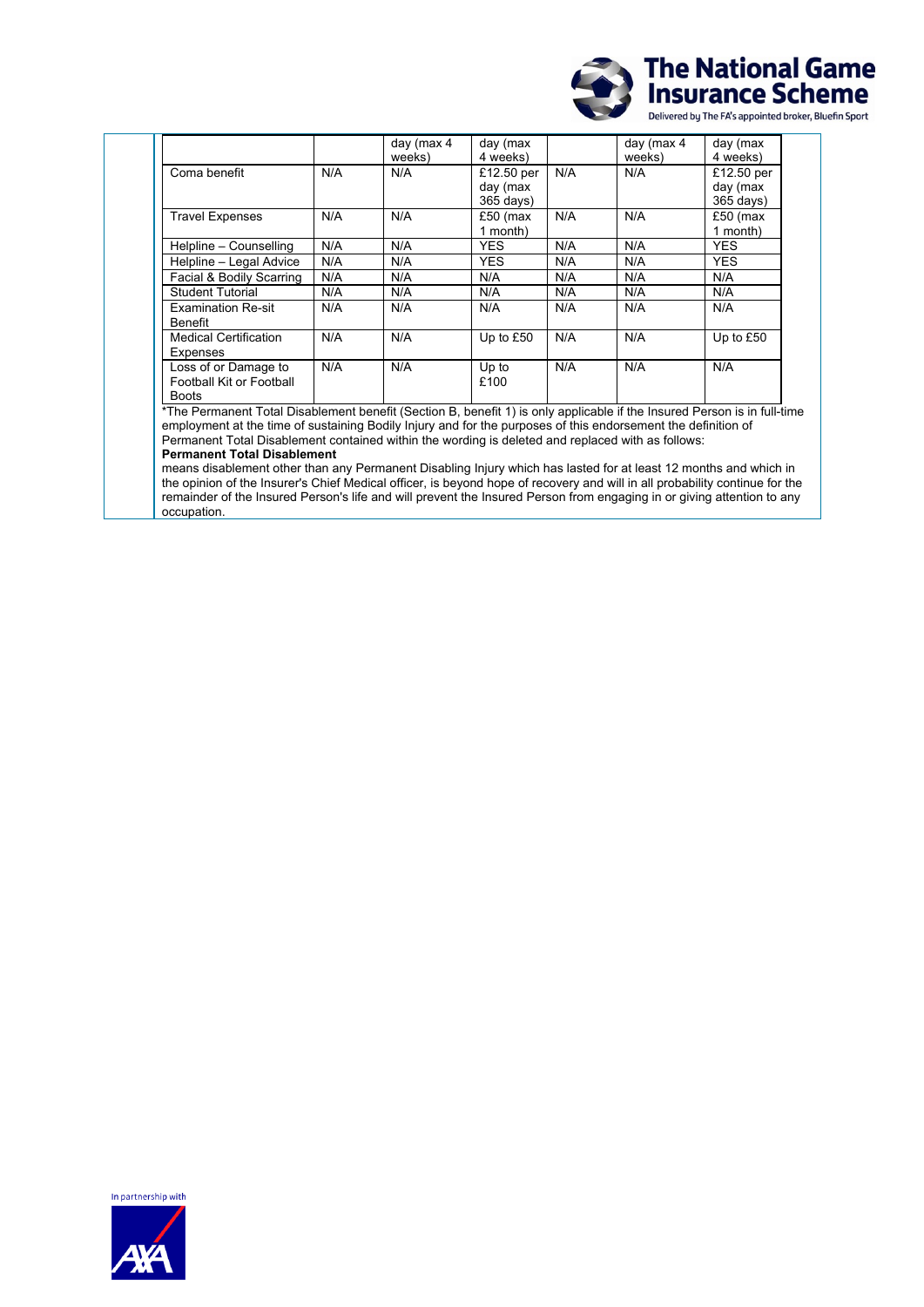

### Youth team benefits

## **Section A – Life & Accidental Death cover**

| <b>Category</b> | <b>Definition of Insured Persons</b>                                                                                                      |
|-----------------|-------------------------------------------------------------------------------------------------------------------------------------------|
|                 | Any Person who is a registered player of the Insured                                                                                      |
|                 | Any committee member of the Insured and any person acting officially on behalf of the Insured as<br>manager, trainer or assisting referee |

| <b>Category</b> | Benefit                                          | <b>Effective</b><br><b>Time</b> | <b>Maximum Limits per Insured</b><br><b>Person</b> |
|-----------------|--------------------------------------------------|---------------------------------|----------------------------------------------------|
| A & B           | . Life Cover                                     | FT <sub>1</sub>                 | £10.000                                            |
| A & B           | 2. Accidental Death resulting from Bodily Injury | ET <sub>2</sub>                 | £10.000                                            |
| A & B           | 3. Funeral Expenses                              | ET <sub>2</sub>                 | £5,000                                             |

| Code            | <b>Effective Time</b>                                                                                                                                                                                                                                                                                                                                                                                             |
|-----------------|-------------------------------------------------------------------------------------------------------------------------------------------------------------------------------------------------------------------------------------------------------------------------------------------------------------------------------------------------------------------------------------------------------------------|
| ET <sub>1</sub> | Whilst an Insured Person is training and/or playing in football matches only                                                                                                                                                                                                                                                                                                                                      |
| ET2             | Whilst an Insured Person is at any ground or premises worldwide where the Insured has agreed<br>a fixture or official club social events, Football training, or participating in County FA educational<br>courses, excluding Referee courses, on behalf of their club, including travelling directly to and<br>from such activities<br>(please refer to the policy wording for excluded countries and activities) |

\* includes a memorial benefit of £1,000 (payable to the football club)

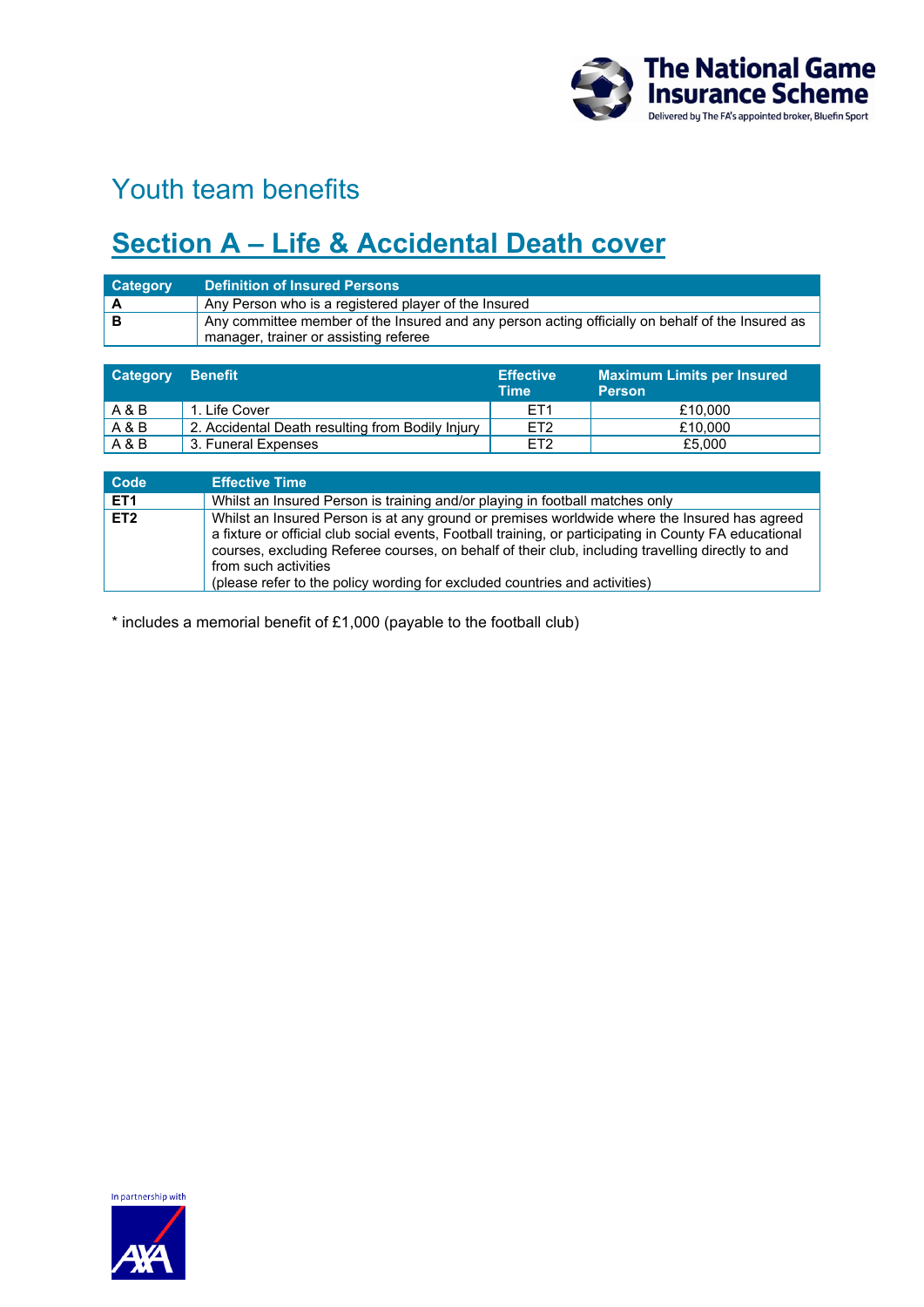

## **Section B – Injury**

| Category        | <b>Definition of Insured Persons</b>                                                                                                      |
|-----------------|-------------------------------------------------------------------------------------------------------------------------------------------|
| A               | Any Person who is a registered player of the Insured                                                                                      |
| В               | Any committee member of the Insured and any person acting officially on behalf of the Insured as<br>manager, trainer or assisting referee |
|                 |                                                                                                                                           |
| Code            | <b>Effective Time</b>                                                                                                                     |
| ET <sub>2</sub> | Whilst an Insured Person is at any ground or premises worldwide where the Insured has agreed                                              |

a fixture or official club social events, Football training, or participating in County FA educational courses, excluding Referee courses, on behalf of their club, including travelling directly to and from such activities

(please refer to the policy wording for excluded countries and activities)

| <b>Category</b> |                  | <b>Accidental Bodily Injury resulting</b><br>in:                                                                                                                                                                                                                                                                                                                                         | <b>Effective</b><br><b>Time</b> | <b>Maximum Limits per Insured</b><br><b>Person</b> |
|-----------------|------------------|------------------------------------------------------------------------------------------------------------------------------------------------------------------------------------------------------------------------------------------------------------------------------------------------------------------------------------------------------------------------------------------|---------------------------------|----------------------------------------------------|
| <b>A&amp;B</b>  | 1.               | <b>Permanent Total Disablement</b>                                                                                                                                                                                                                                                                                                                                                       | ET <sub>2</sub>                 | Up to £100,000                                     |
| <b>A&amp;B</b>  | $\overline{2}$ . | Loss of Limbs                                                                                                                                                                                                                                                                                                                                                                            | ET2                             | £100,000                                           |
| <b>A&amp;B</b>  | 3.               | Loss of Sight in One or both Eyes                                                                                                                                                                                                                                                                                                                                                        | ET <sub>2</sub>                 | £100,000                                           |
| <b>A&amp;B</b>  | $\overline{4}$ . | Loss of Speech                                                                                                                                                                                                                                                                                                                                                                           | ET <sub>2</sub>                 | £100,000                                           |
| <b>A&amp;B</b>  | 5. a)            | Loss of Hearing (both ears)                                                                                                                                                                                                                                                                                                                                                              | ET <sub>2</sub>                 | £100,000                                           |
| <b>A&amp;B</b>  | 5. b)            | Loss of Hearing (one ear)                                                                                                                                                                                                                                                                                                                                                                | ET <sub>2</sub>                 | £25,000                                            |
| <b>A&amp;B</b>  | 6.               | Loss of Internal Organs                                                                                                                                                                                                                                                                                                                                                                  | ET <sub>2</sub>                 | £25,000                                            |
| <b>A&amp;B</b>  | $\overline{7}$ . | Tetraplegia / Quadriplegia                                                                                                                                                                                                                                                                                                                                                               | ET <sub>2</sub>                 | £100,000                                           |
| <b>A&amp;B</b>  | 8.               | Triplegia / Paraplegia / Hemiplegia                                                                                                                                                                                                                                                                                                                                                      | ET <sub>2</sub>                 | £50,000                                            |
| <b>A&amp;B</b>  | $\overline{9}$ . | Concussion (Long Term)                                                                                                                                                                                                                                                                                                                                                                   | ET <sub>2</sub>                 | £10,000                                            |
| <b>A&amp;B</b>  | 10.              | Concussion (Moderate & Severe)                                                                                                                                                                                                                                                                                                                                                           | ET <sub>2</sub>                 | Up to £250                                         |
| <b>A&amp;B</b>  | 11.              | Miscarriage                                                                                                                                                                                                                                                                                                                                                                              | ET <sub>2</sub>                 | £500                                               |
| B               | 12.<br>a)        | Temporary Total Disablement* for Club<br><b>Officials</b><br>Maximum monthly benefit for each<br>insured person<br>Benefit Period: 12 months<br>Waiting Period: 14 days<br>Home Help Benefit - Includes being a<br>full time housewife or househusband<br>as an occupation<br>Maximum monthly benefit for each<br>insured person<br>Benefit Period: 12 months<br>Waiting Period: 14 days | ET <sub>2</sub>                 | £200 per month                                     |
| A               | 12.<br>b)        | Temporary Total Disablement* for 16-<br>18 years old footballers in full or<br>permanent paid employment of 16<br>hours per week or more<br>Maximum monthly benefit for each<br>insured person<br>Benefit Period: 12 months<br>Waiting Period: 14 days                                                                                                                                   | ET <sub>2</sub>                 | Not Insured                                        |

\*Cover for Students not in gainful employment is restricted to £140 per month, up to a maximum of 2 months

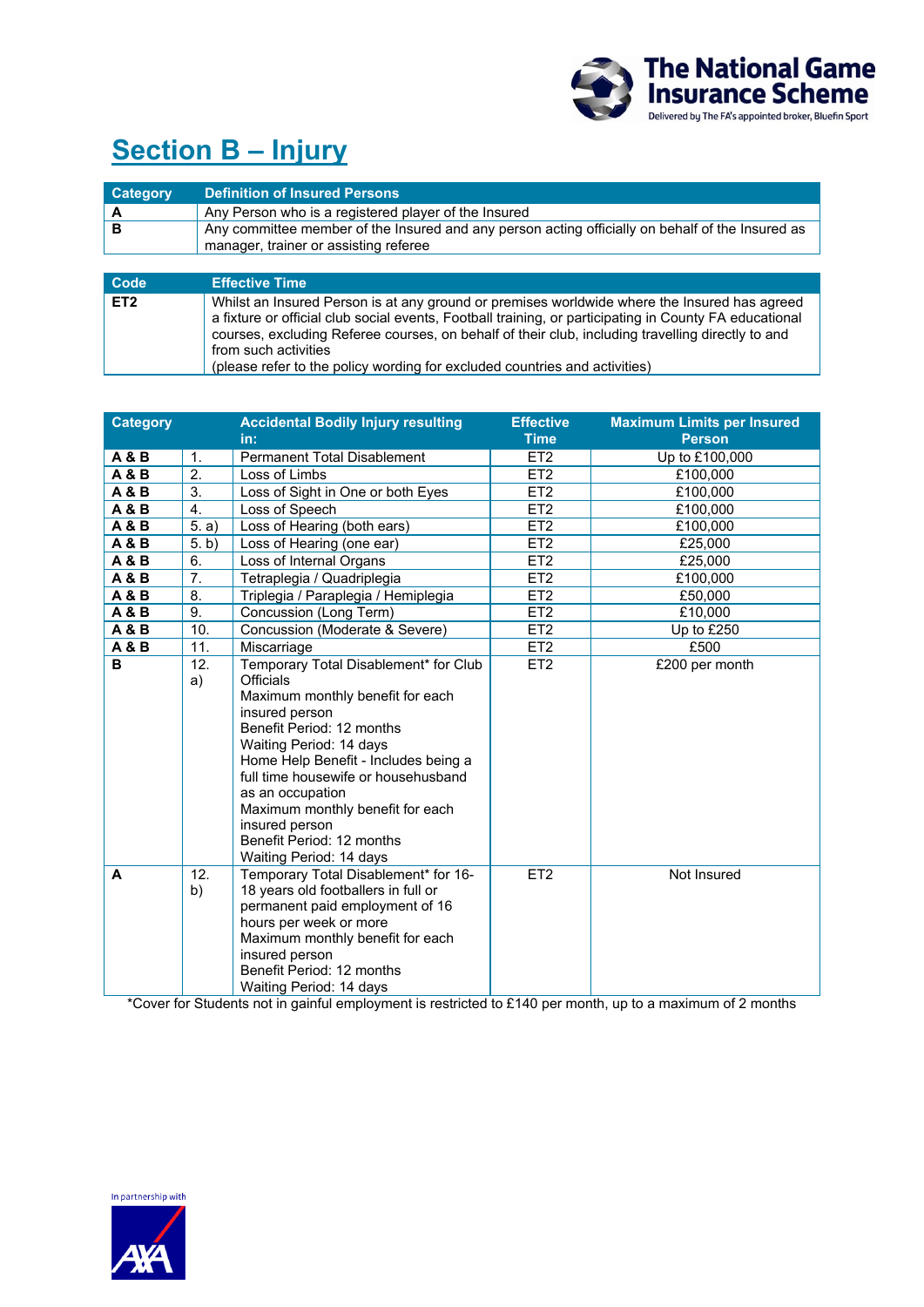

## **Section B – Injury: Extensions of cover**

| <b>Category</b> | <b>Accidental Bodily Injury resulting in:</b>                                                                                                                               | <b>Effective</b><br><b>Time</b> | <b>Maximum Limits per Insured</b><br><b>Person</b> |
|-----------------|-----------------------------------------------------------------------------------------------------------------------------------------------------------------------------|---------------------------------|----------------------------------------------------|
| <b>A&amp;B</b>  | <b>Emergency Medical Expenses</b>                                                                                                                                           | ET <sub>2</sub>                 | £200                                               |
| <b>A&amp;B</b>  | <b>Emergency Dental Pain Relief Expenses</b>                                                                                                                                | ET <sub>2</sub>                 | £200                                               |
| A & B           | Broken Bones - Legs, collar, Arms, Cheek,<br>Jaw, Skull, Hip and/or Foot                                                                                                    | ET <sub>2</sub>                 | £200                                               |
| <b>A&amp;B</b>  | Broken Bones - Nose, Fingers and Toes                                                                                                                                       | ET <sub>2</sub>                 | £75                                                |
| <b>A&amp;B</b>  | Primary Dislocation benefit - Kneecap,<br>Shoulder, Elbow or Hip                                                                                                            | ET <sub>2</sub>                 | £250                                               |
| A & B           | Snapped/Ruptured Achilles Tendon or<br>Cruciate Ligament (requiring surgery)                                                                                                | ET <sub>2</sub>                 | £250                                               |
| <b>A&amp;B</b>  | <b>Extra Travelling Expenses</b><br>Benefit Period: 1 month                                                                                                                 | ET <sub>2</sub>                 | £100                                               |
| <b>A&amp;B</b>  | Damaged Sports Glasses (Prescription)                                                                                                                                       | ET <sub>2</sub>                 | Up to £75                                          |
| A & B           | Rehabilitation and retraining                                                                                                                                               | ET <sub>2</sub>                 | Up to £5,000                                       |
| <b>A&amp;B</b>  | Home/Car Adaptation and Home Relocation<br><b>Expenses</b>                                                                                                                  | ET <sub>2</sub>                 | Up to £25,000                                      |
| <b>A&amp;B</b>  | Hospitalisation Benefits - Maximum benefit<br>Period 30 days                                                                                                                | ET <sub>2</sub>                 | £30 per day                                        |
| A & B           | Coma Benefit - Maximum benefit Period 365<br>days                                                                                                                           | ET <sub>2</sub>                 | £30 per day                                        |
| <b>A&amp;B</b>  | Parent/Legal Guardian inconvenience<br><b>Expenses</b>                                                                                                                      | ET <sub>2</sub>                 | Not Insured                                        |
| <b>A&amp;B</b>  | Physiotherapy Cover                                                                                                                                                         | ET2                             | Not Insured                                        |
| <b>A&amp;B</b>  | Dental Injury                                                                                                                                                               | ET <sub>2</sub>                 | Not Insured                                        |
| <b>A&amp;B</b>  | Student Tutorial Cover (expenses relating to<br>home tuition or necessary additional expenses<br>to attend school following an injury) -<br>Maximum benefit period 26 weeks | ET <sub>2</sub>                 | Not Insured                                        |
| <b>A&amp;B</b>  | <b>Examination Re-sit Benefit</b>                                                                                                                                           | ET <sub>2</sub>                 | Not Insured                                        |
| <b>A&amp;B</b>  | Facial & Bodily Scarring                                                                                                                                                    | ET <sub>2</sub>                 | Up to £600                                         |
| <b>A&amp;B</b>  | <b>Medical Certification Expenses</b>                                                                                                                                       | ET <sub>2</sub>                 | Up to £50                                          |
| <b>A&amp;B</b>  | Loss of or Damage to Football Kit or Football<br>Boots (following bodily injury sustained during<br>the Effective Time)                                                     | ET <sub>2</sub>                 | Up to £100                                         |

| <b>Services</b>                                            | <b>Available</b> |
|------------------------------------------------------------|------------------|
| Helpline – Counselling (see page 4 of the Policy wording)  | 24/7             |
| Helpline – Legal Advice (see page 4 of the policy wording) | 24/7             |

#### **Aggregate Limit**

**Per Event Overall:**  $\sqrt{2.000,000}$ 

(This is the maximum amount that the insurer will pay per Event in total under this and any other policies issued by the Insurer to the Insured)

#### **Endorsements applicable to this Policy**

#### **Endorsement 1 - Permanent Partial Disablement**

Compensation under Section B, Benefit 1 **Permanent Total Disablement** as shown in the Schedule is extended to include the following benefit - subject to a maximum total of 100% in the aggregate.

1. Total loss of use of:

- a. back or spine (excluding cervical) without cord involvement 40%
- b. neck or cervical spine without cord involvement 30%
- c. shoulder, elbow or wrist 25%
- d. hip, knee or ankle 20%

2. Loss of or total loss of use of:

a. foot below the level of the ankle(talofibular joint) 50%

In partnership with

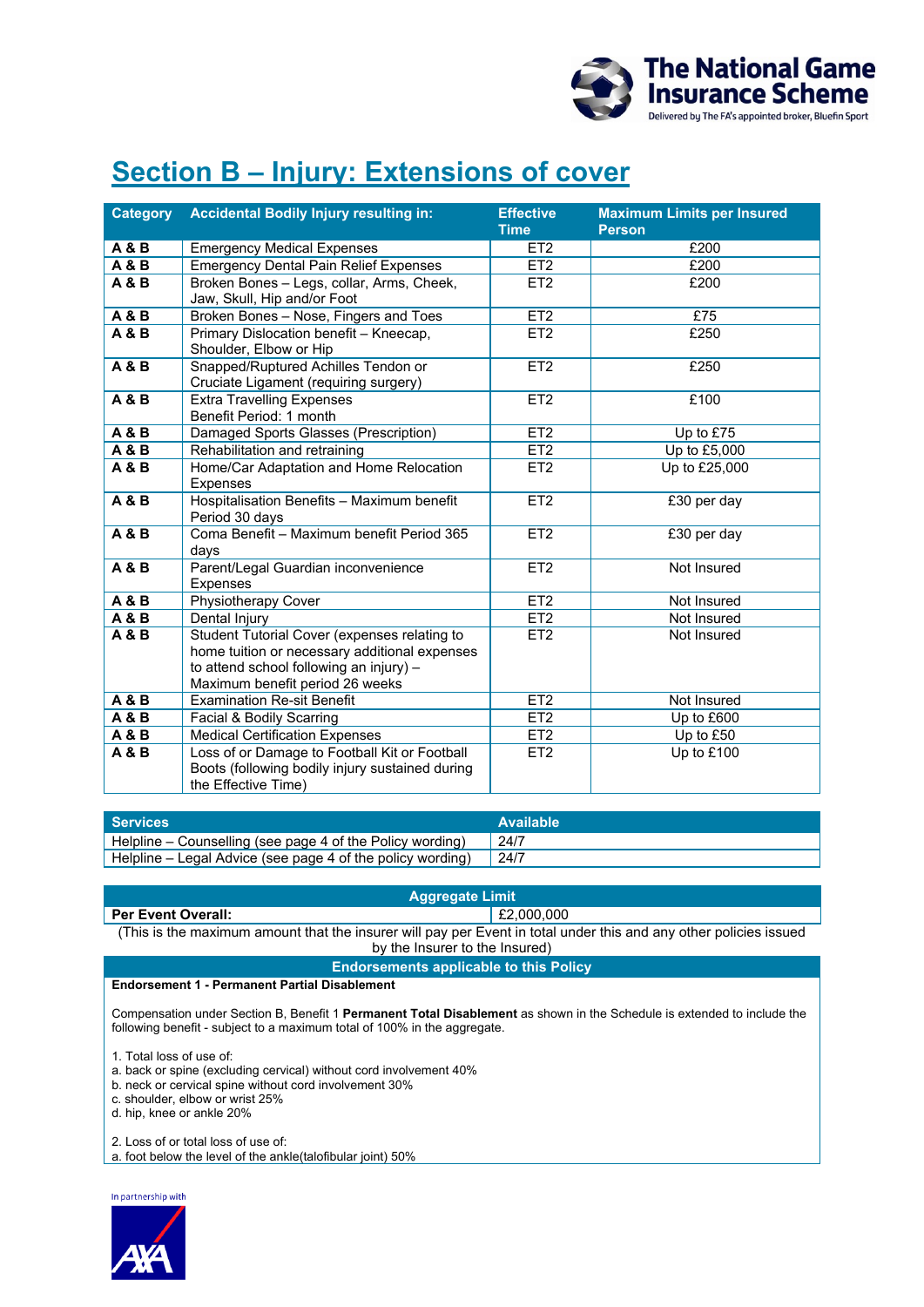b. thumb 20%

c. one forefinger or big toe 15%

- d. any other finger 10%
- e. any other toe 4%

3. Benefit for any Permanent Disabling Injury not noted above will be calculated on a medical assessment by the Insurer of the degree of disability relative to this scale without reference to the **Insured Person's** occupation.

**The National Game Insurance Scheme** Delivered by The FA's appointed broker, Bluefin Sport

Provided that:

a. The total benefit payable shall not exceed 100% of the amount shown in the table of sums insured for each Insured Person in respect of any one Accident.

b. If benefit is payable for Loss of or Loss of use of a Limb then benefits for parts of that limb cannot also be claimed.

#### **Endorsement 2 – Age limit extension**

It is noted and agreed that if an Insured Person is over the age of 75 years, the Policy Age Limit for SECTION A benefit 2 Accidental Death and SECTION B Injury benefits 1-8 is deleted, and the following benefits and age limits will apply:

| <b>Benefits</b>                                                              | Basic Limits:<br>For persons older than 75 years<br>of age (Officials only) | Superior Limits:<br>For persons older than 75 years<br>of age (Officials only) |  |
|------------------------------------------------------------------------------|-----------------------------------------------------------------------------|--------------------------------------------------------------------------------|--|
| Persons covered                                                              | Category B only                                                             | Category B only                                                                |  |
| Section A: Benefit 2 Accidental Death<br>resulting from Bodily Injury        | £3,000                                                                      | £3.000                                                                         |  |
| Section A: Benefit 3 Funeral<br>Expenses                                     | £5.000                                                                      | £5.000                                                                         |  |
| Section B: Benefit 1*                                                        | N/A                                                                         | N/A                                                                            |  |
| Section B:<br>Benefits 2-8 - other than 5b<br>Benefit 5b<br>Benefit 7        | £3,000<br>£625<br>N/A                                                       | £3.000<br>£625<br>N/A                                                          |  |
| Home/Car Adaptation                                                          | N/A                                                                         | £1.000                                                                         |  |
| <b>Broken Bones/Dislocation/Snapped</b><br>or Ruptured Achilles Tendon or CL | N/A                                                                         | N/A                                                                            |  |
| <b>Emergency Medical Expenses</b>                                            | N/A                                                                         | £50                                                                            |  |
| Rehabilitation and Retraining<br>expenses                                    | N/A                                                                         | £250                                                                           |  |
| <b>Hospitalisation benefits</b>                                              | N/A                                                                         | £12.50 per day<br>(max 4 weeks)                                                |  |
| Coma benefit                                                                 | N/A                                                                         | £12.50 per day<br>(max 365 days)                                               |  |
| <b>Extra Travelling Expenses</b>                                             | N/A                                                                         | £50 (max 1 month)                                                              |  |
| Helpline - Counselling                                                       | N/A                                                                         | <b>YES</b>                                                                     |  |
| Helpline - Legal Advice                                                      | N/A                                                                         | <b>YES</b>                                                                     |  |
| <b>Medical Certification Expenses</b>                                        | N/A                                                                         | Up to £50                                                                      |  |

In partnership with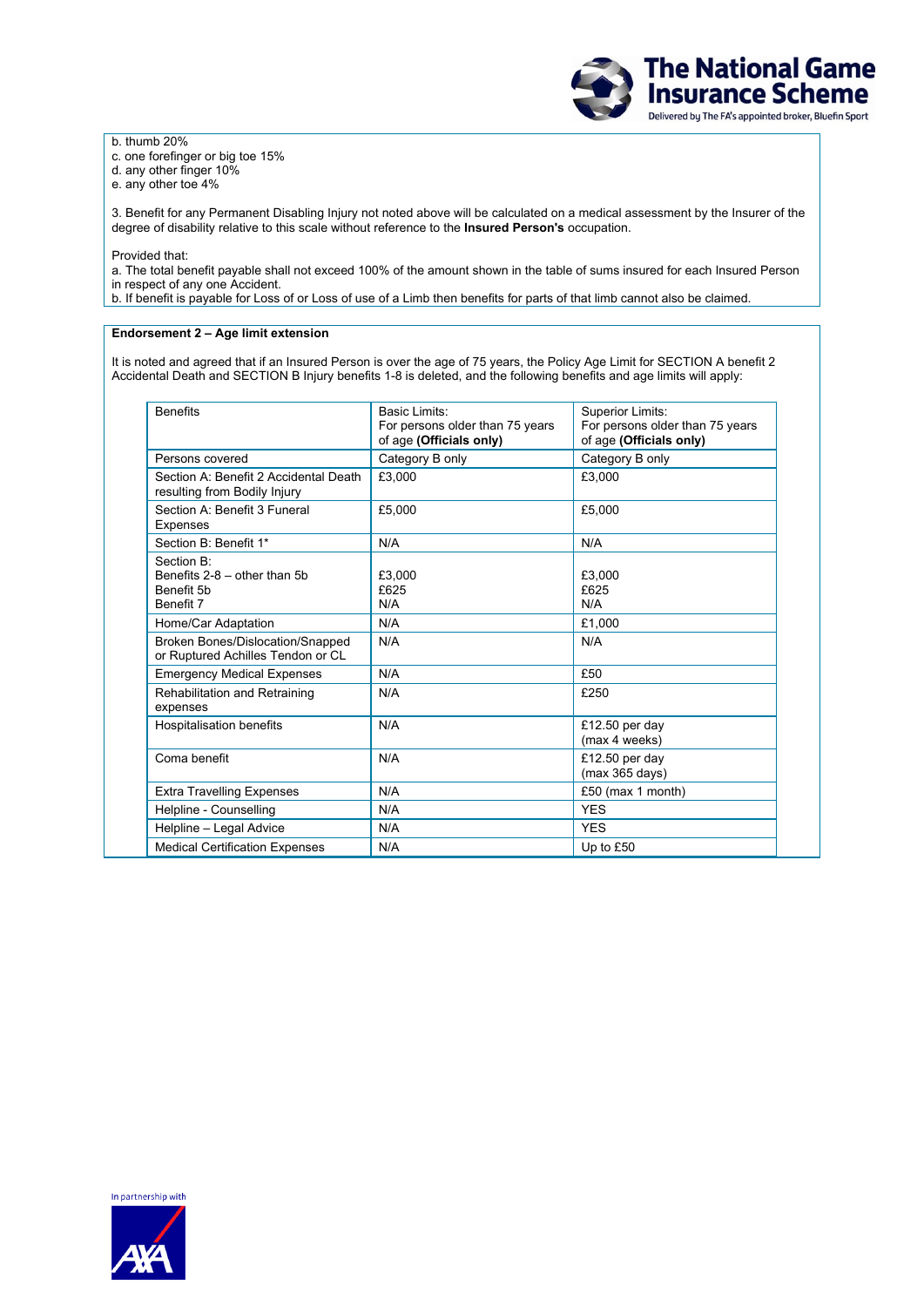

# **Statement of fact**

**Football Team Group Personal Accident & Life Cover**

#### **IMPORTANT: Your request for insurance will not be accepted unless you can agree to the following statement.**

**Definitions** Some words in this Statement are in bold and have particular meaning. Wherever they appear their particular meaning is given below:

**We/Us/Our/Ourselves**: AXA XL Underwriting Agencies Limited (Syndicate 3002) & AXA XL Insurance Company UK Limited **You/Your**: Club Official, Club Secretary, Committee Member. **Insured Person**: Person(s) specified in the Schedule as being insured person(s).

#### **Data Protection Statement**

**PLEASE READ** this notice as it explains the purposes for which **We** will use the personal and sensitive personal data (information) which **We** hold.

Any information provided to **Us** regarding **You**, any person insured or any employee will be processed by **Us**, in compliance with the provisions of applicable UK, EU and any other data protection laws including General Data Protection Regulation (Regulation EU 2016/679) and any other applicable data protection laws, for the purpose of providing insurance and handling Claims or complaints, if any. This may necessitate providing such information to third parties.

Contact Details for **Us**

The Customer Service Manager, 20 Gracechurch Street, London, EC3V 0BG

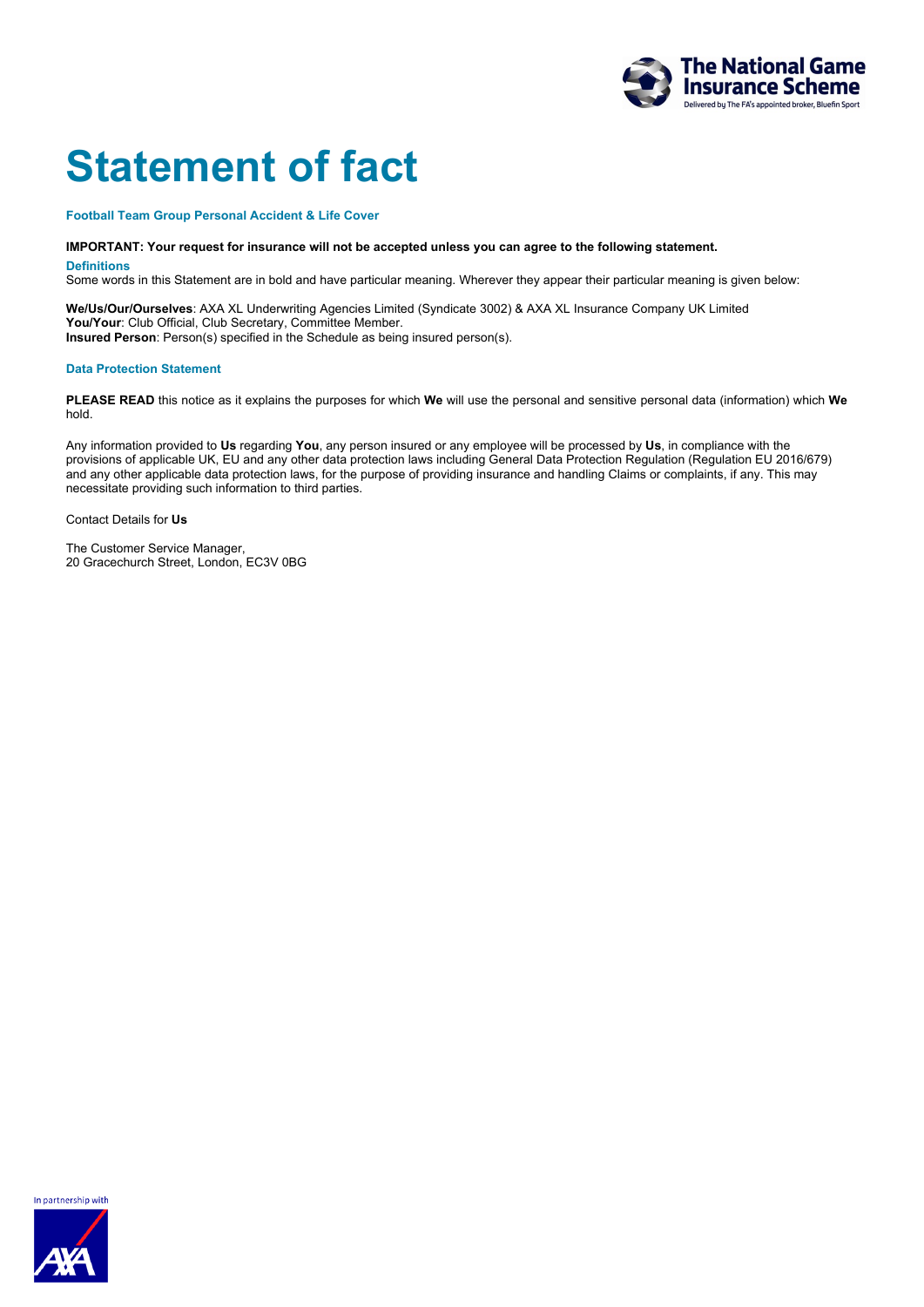

#### **Statement of fact**

#### **Football Team Group Personal Accident & Life Cover**

In respect of the club which is the subject of this insurance contract, no insurer has ever:-

- declined, cancelled or refused any proposal of insurance;
- cancelled or declined to renew any insurance;
- imposed special terms or conditions.

If **You** are unable to confirm these statements, **You** must contact Bluefin Sport immediately. These are all considered to be Material Facts.

• I declare to the best of my knowledge:

- i The above statements and particulars are true and complete;
- ii I have not withheld any Material Fact.

**I agree this application and the information provided below shall form the basis of the contract between AXA XL Underwriting Agencies Limited (Syndicate 3002) & AXA XL Insurance Company UK Limited and HEATON HAWKS JFC, and I agree to accept the company's standard form of policy for this class of insurance.**

Date cover required from: 01/07/2022

#### **Your Details**

Football Club Name: HEATON HAWKS JFC

| Main contact:   | Title: Mr | <b>DAVID</b><br>First name:             | Surname:      | ALLAN       |
|-----------------|-----------|-----------------------------------------|---------------|-------------|
| Postal Address: |           | 7 Waverdale Avenue, Newcastle Upon Tyne | Postcode:     | NE6 4JX     |
| Email Address:  |           | davidallan3320@gmail.com                | Phone Number: | 07818551136 |

#### **Team Details**

Which County Football Association are you affiliated with: Northumberland

#### **Adult Team Details**

|                                                                                                                                                | Number of 11 aside teams:                              | 1                                                                                              |  |  |
|------------------------------------------------------------------------------------------------------------------------------------------------|--------------------------------------------------------|------------------------------------------------------------------------------------------------|--|--|
|                                                                                                                                                | Number of 5/7 aside/veteran<br>teams:                  | 0                                                                                              |  |  |
|                                                                                                                                                | Number walking football teams: 0                       |                                                                                                |  |  |
|                                                                                                                                                | Level of cover required:                               | Intermediate                                                                                   |  |  |
| You have selected cover, including the following monthly temporary total disablement benefit<br>$\odot$ Nil O £120 O £200 O £300 O £400 O £600 |                                                        |                                                                                                |  |  |
| Youth Team Details                                                                                                                             |                                                        |                                                                                                |  |  |
|                                                                                                                                                | Number of Under 13's and above teams: 21               |                                                                                                |  |  |
|                                                                                                                                                | Number of Under 12's and below teams: 15               |                                                                                                |  |  |
|                                                                                                                                                | What level of cover is required: Superior Gold         |                                                                                                |  |  |
|                                                                                                                                                | Upgrade to Superior Extra:<br>Physiotherapy Cover only | Package which includes Physiotherapy, Parent/Guardian benefit, Student tuition and Exam Re-Sit |  |  |

AXA XL Underwriting Agencies Limited is the managing agent of Syndicate 3002: Registered Office 20 Gracechurch Street, London, EC3V 0BG, United Kingdom. Authorised by the Prudential Regulation Authority and regulated by the Financial Conduct Authority and the Prudential Regulation Authority (Firm Reference No. 204848). Registered in England Number 1815126.

AXA XL Insurance Company UK Limited: Registered Office 20 Gracechurch Street, London, EC3V 0BG, United Kingdom. Authorised by the Prudential Regulation Authority and regulated by the Financial Conduct Authority and the Prudential Regulation Authority (Firm Reference No. 423308). Registered in England Number 5328622.

Bluefin Sport Ref 16297356



In partnership with

Bluefin Sport is a trading name of Marsh Ltd. Marsh Ltd is authorised and regulated by the Financial Conduct Authority. Registered in England and Wales Number: 1507274. Registered Office: 1 Tower Place West, Tower Place, London EC3R 5BU

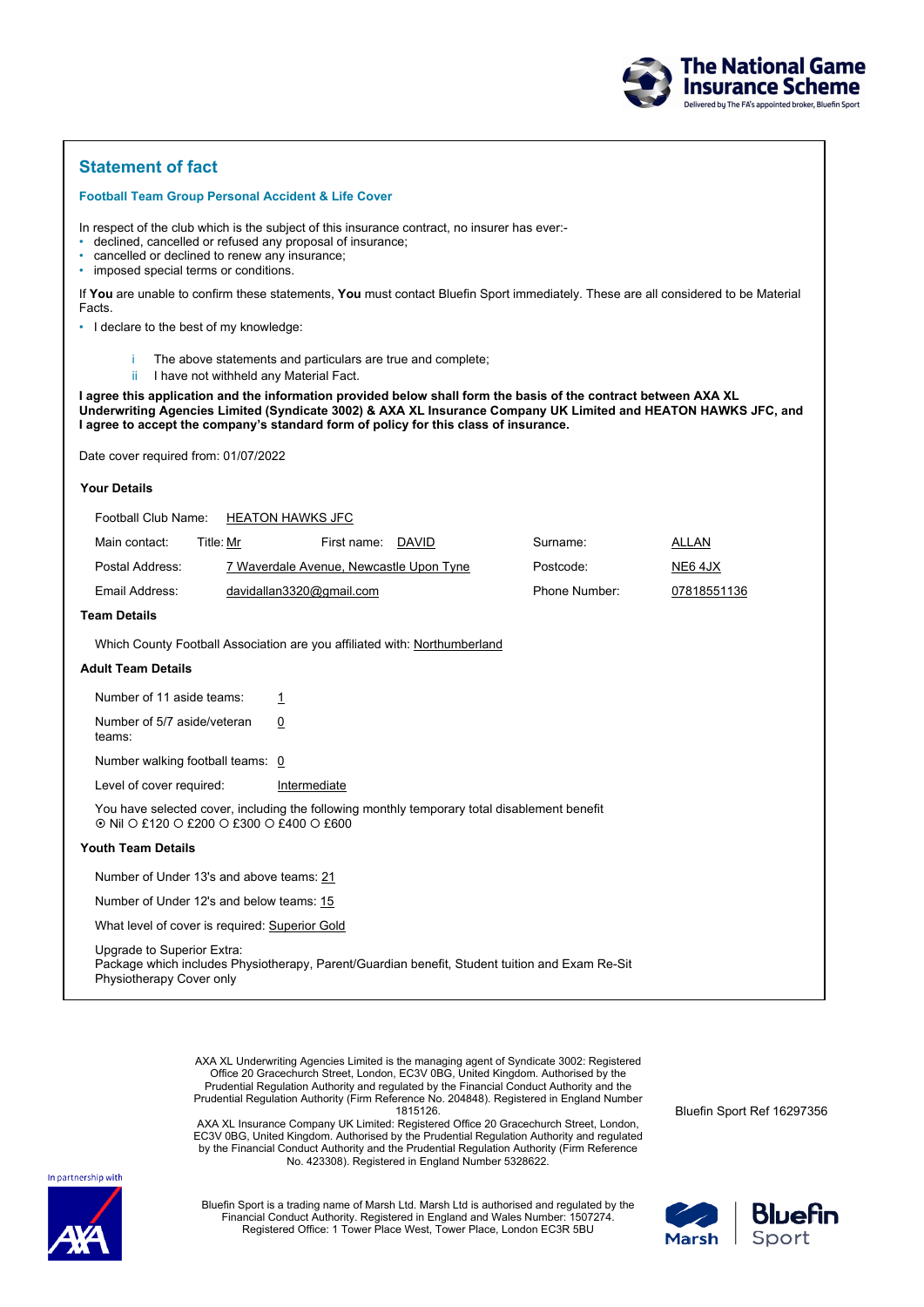# Marsh | Bluefinsport



### **For distribution to members or to display in an area visible to members**

### Personal accident insurance benefits summary for adult Football teams

| Insured club/team: HEATON HAWKS JFC<br>Level of cover: Intermediate                                        |               |  |  |
|------------------------------------------------------------------------------------------------------------|---------------|--|--|
| Life Cover (whilst playing &/or training only)                                                             | £10,000       |  |  |
| <b>Accidental Death</b>                                                                                    | £30,000       |  |  |
| <b>Funeral Expenses</b>                                                                                    | £5,000        |  |  |
| <b>Permanent Total Disablement</b>                                                                         | Up to £50,000 |  |  |
| Loss of Sight in one or both eyes                                                                          | £30,000       |  |  |
| Loss of one or more limbs                                                                                  | £30,000       |  |  |
| Tetraplegia / Quadriplegia                                                                                 | £100,000      |  |  |
| Triplegia / Paraplegia / Hemiplegia                                                                        | £50,000       |  |  |
| Concussion (Long Term)                                                                                     | Not Insured   |  |  |
| Concussion (Moderate & Severe)                                                                             | N/A           |  |  |
| Miscarriage                                                                                                | £500          |  |  |
| Temporary Total Disablement - monthly benefit                                                              | Not Insured   |  |  |
| Broken bones (Leg, Arm, Cheek, Collar bone, Jaw, Skull, Hip and/or Foot)                                   | £250          |  |  |
| Primary Dislocation (Kneecap, Elbow, Shoulder or Hip)                                                      | £250          |  |  |
| Snapped / Ruptured Achilles Tendon or Cruciate Ligament (requiring surgery)                                | £250          |  |  |
| Loss of Speech                                                                                             | £30.000       |  |  |
| Loss of Hearing both ears                                                                                  | £30,000       |  |  |
| Loss of Hearing one ear                                                                                    | £7,500        |  |  |
| Loss of Internal Organ                                                                                     | £30,000       |  |  |
| <b>Emergency Dental Pain Relief</b>                                                                        | £100          |  |  |
| <b>Emergency Medical Expenses</b>                                                                          | Not Insured   |  |  |
| <b>Rehabilitation and Retraining</b>                                                                       | Not Insured   |  |  |
| Home/Car Adaptation benefit                                                                                | Not Insured   |  |  |
| <b>Extra Travel Expenses</b>                                                                               | Not Insured   |  |  |
| Coma benefit                                                                                               | Not Insured   |  |  |
| Hospitalisation benefit                                                                                    | £25 per day   |  |  |
| Student Not in Gainful Employment                                                                          | Not Insured   |  |  |
| <b>Student Tutorial Benefit</b>                                                                            | Not Insured   |  |  |
| <b>Examination Re-sit benefit</b>                                                                          | Not Insured   |  |  |
| Legal advice and Counselling helplines                                                                     | Not Insured   |  |  |
| Dental injury                                                                                              | Not Insured   |  |  |
| Physiotherapy                                                                                              | Not Insured   |  |  |
| Facial & bodily scarring                                                                                   | Not Insured   |  |  |
| <b>Medical Certification Expenses</b>                                                                      | Not Insured   |  |  |
| Loss of or Damage to Football Kit or Football Boots<br>(following bodily injury during the Effective Time) | Not Insured   |  |  |

**Please note**: Age limit – covers players up to 55 years and officials up to 75 years. Cover can be provided above these age limits but reduced benefits to those shown above will apply, as detailed in the policy schedule issued to your club secretary. Please contact the club secretary for a copy of the schedule or contact Bluefin Sport for further information. Policy terms and conditions apply. A full copy of the policy wording is available from your club secretary or at [www.bluefinsport.co.uk/ngis.](http://www.bluefinsport.co.uk/ngis)

#### **Not sure the cover provided is adequate for your needs?**

If you feel the club should have purchased a different level of insurance for your team then please contact your club secretary to discuss. If required your club secretary can arrange alternative levels of cover (where possible) at any time of the season by contacting Bluefin Sport.

#### **Making a claim**

All claims must be submitted to **Woodgate & Clark Ltd** who have been appointed by the Insurers to handle all claims on their behalf. A Claim Form can be found on our website [www.bluefinsport.co.uk/ngis](http://www.bluefinsport.co.uk/ngis). Please arrange to return the fully completed form either by **Post** to Football PA Claims Team, Woodgate & Clark Ltd, The Red House, King Street, West Malling, Kent, ME19 6QT or email footballpaclaims@woodgate-clark.co.uk. It is important that you also notify your club secretary who will be required to sign your claim form to confirm you are a member of the club/team insured under this policy.

#### **Require assistance?**

For more information or if you have any queries regarding the cover arranged please contact Bluefin Sport on 0345 872 5060, email [nationalgame@bluefinsport.co.uk](mailto:nationalgame@bluefinsport.co.uk) or visit [www.bluefinsport.co.uk/ngis.](http://www.bluefinsport.co.uk/ngis)